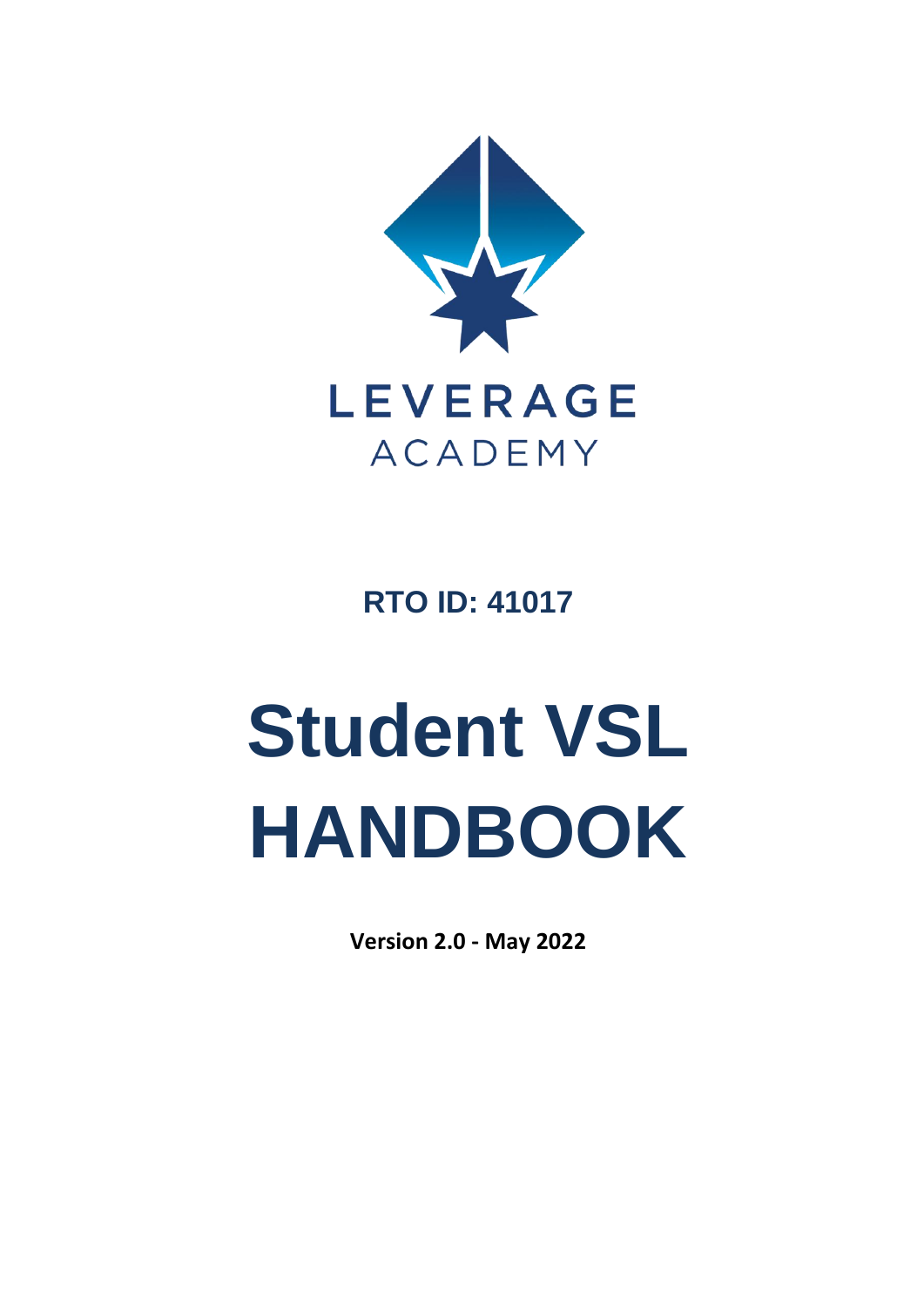

## Contents

| Procedure for re-enrolment in part of a course previously withdrawn from  14 |  |
|------------------------------------------------------------------------------|--|
|                                                                              |  |
|                                                                              |  |
|                                                                              |  |
|                                                                              |  |
|                                                                              |  |
| 1.                                                                           |  |
|                                                                              |  |
| 2.1                                                                          |  |
| 2.2                                                                          |  |
| 2.3                                                                          |  |
| 2.4                                                                          |  |
| 3 <sub>1</sub>                                                               |  |
|                                                                              |  |
|                                                                              |  |
|                                                                              |  |
|                                                                              |  |
|                                                                              |  |
|                                                                              |  |
|                                                                              |  |
|                                                                              |  |
|                                                                              |  |
|                                                                              |  |
|                                                                              |  |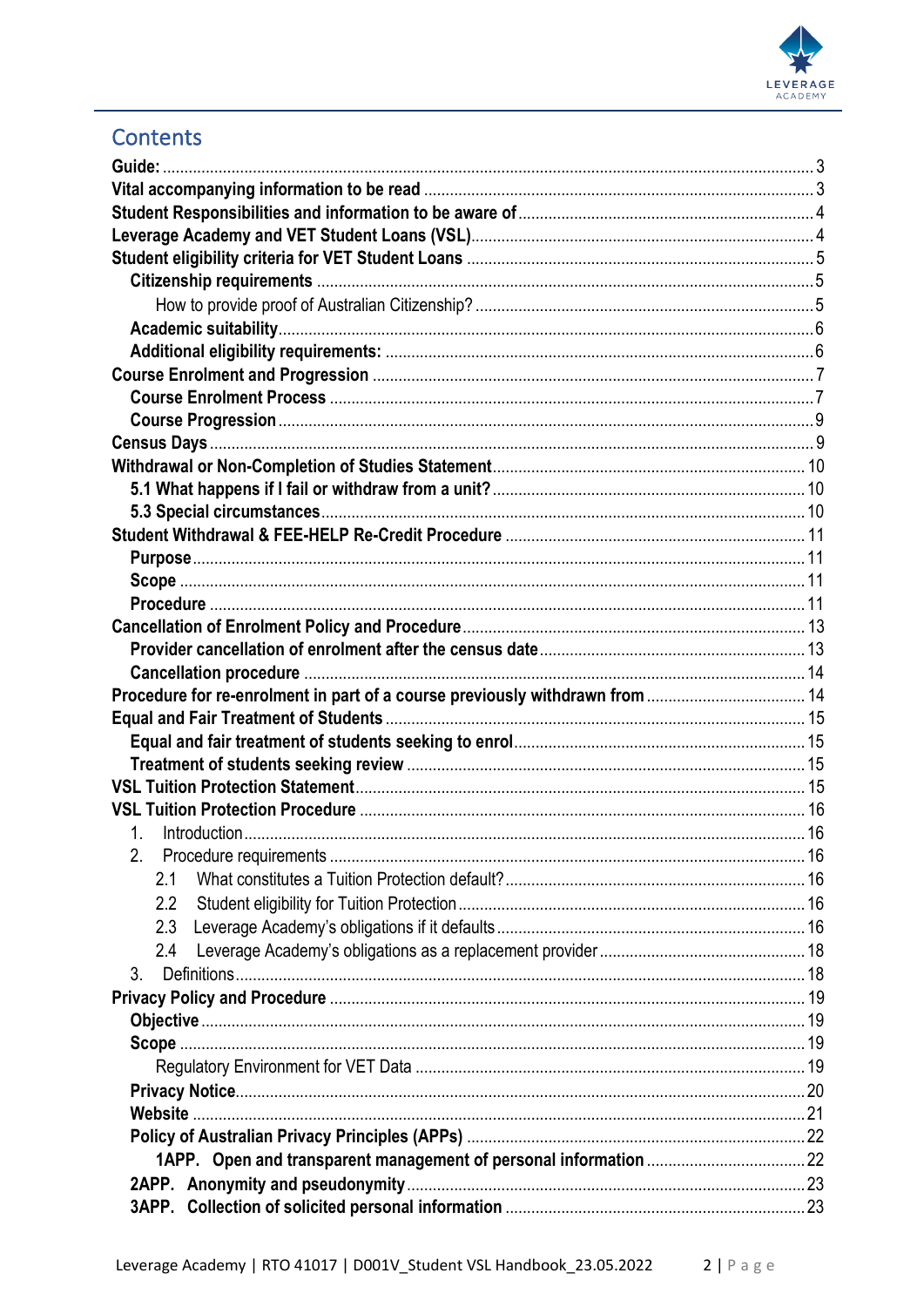

## <span id="page-2-0"></span>Guide:

This Handbook is intended for students that have or will apply for a VET Student Loan and study an approved Diploma course with Leverage Academy. For standard RTO requirements, students need to refer to the companion "Participant Handbook'.

- Green underlined text  $=$  Hyperlink to internal document reference
- $\bullet$  Blue underlined text  $=$  Hyperlink to external document reference
- Purple text = Direct quote from noted reference source

## <span id="page-2-1"></span>Vital accompanying information to be read

- For information about VET Student Loans, you **must read** the [VET Student Loans](https://docs.education.gov.au/node/42391)  [Information Booklet](https://docs.education.gov.au/node/42391) issued by the Australian Government
- Access [www.studyassist.gov.au](https://www.studyassist.gov.au/vet-students/vet-student-loans) for further information pertaining to [FEE HELP Limit or](https://www.studyassist.gov.au/help-loans/fee-help)  [maximum loan amounts](https://www.studyassist.gov.au/help-loans/fee-help) and [loan repayments](https://www.studyassist.gov.au/paying-back-your-loan/loan-repayment#WhenDoIHaveToRepayMyHELPDebt)
- For a comprehensive list of resources to provide information for students on how to access a VET Student Loan: [https://www.dese.gov.au/vet-student-loans/vet](https://www.dese.gov.au/vet-student-loans/vet-information-students)[information-students](https://www.dese.gov.au/vet-student-loans/vet-information-students)

The following important accompanying reference material can be accessed from Leverage Academy's website:

- <https://www.leveragegroup.com.au/vet-student-loans-reference-guides/>
	- o 'VSL Student information booklet' v5.0 2021
	- o 'Quick Guide Applications 2021'
	- o 'eCAF Fact Sheet'
	- o 'Quick Guides Progressions' for Students
	- o 'Student Progression Fact Sheet'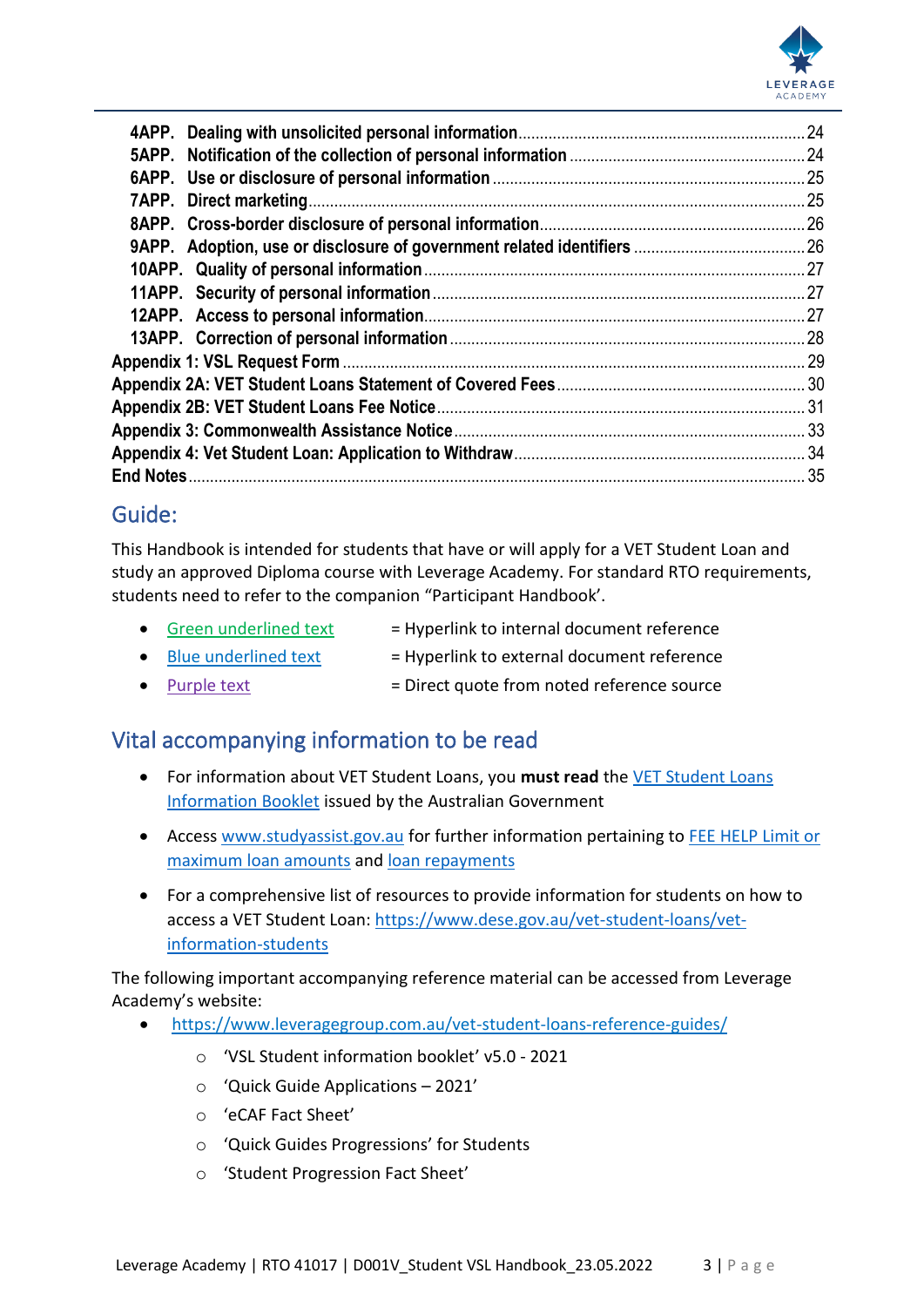

## <span id="page-3-0"></span>Student Responsibilities and information to be aware of

- It is vital that you immediately to notify Leverage Academy of any change of contact details
- Do not enrol in a course or request a VET Student Loan until you have made a firm decision to study. You should consider whether you are able to and want to complete the course requirements
- For any questions about your study or VET Student Loan, or complaints about the quality-of-service contact Leverage Academy. Student administration staff will help you with enrolment and administration, or will direct you to the appropriate area.
- Due to privacy laws, Leverage Academy cannot give information to your spouse, parent, or anyone else about your payment details, VET Student Loan, attendance or other personal matters
- A government department representative will contact you to verify your enrolment in the diploma course. It is necessary for you to verify course enrolment

## <span id="page-3-1"></span>Leverage Academy and VET Student Loans (VSL)

VET Student Loans (VSL) is an Australian Government loan scheme that assists **eligible** students to pay their tuition fees for studying an approved vocational education and training (VET) qualification.

Aspects for you to consider are:

- It is a loan from the Commonwealth
- The loan will remain a personal debt until it is repaid to the Commonwealth which will be managed by the Australian Taxation Office (ATO)
- The loan may, until the debt is repaid, reduce your take-home (after-tax) wage or salary and may reduce your borrowing capacity
	- o The loan has income-contingent repayment arrangements, which means you only need to make repayments if you are earning above the minimum repayment threshold
- You can make voluntary repayments at any time
- A student may wish to seek independent financial advice before applying for a loan
- Refer to the [VET Student Loans Information Booklet](https://docs.education.gov.au/node/42391) for current threshold and other more detailed information

VSLs are only available for approved courses at the diploma level and above. This means that a student cannot get a VSL for a Certificate IV level course or below.

Leverage Academy has been approved by the Australian Government to deliver a number of diploma courses eligible for a VET Student Loan.

Courses that are approved for a VET Student Loan, and the cap on the loan amounts that students can borrow per course, are set by the Australian Government. A full list of approved courses is provided in the [VET Student Loans \(Courses and Loan Caps\) Determination 2016.](https://www.legislation.gov.au/Series/F2016L02016#primary-content)

As of the 6<sup>th</sup> June 2021, Leverage Academy's approved courses for a VET Student Loan are: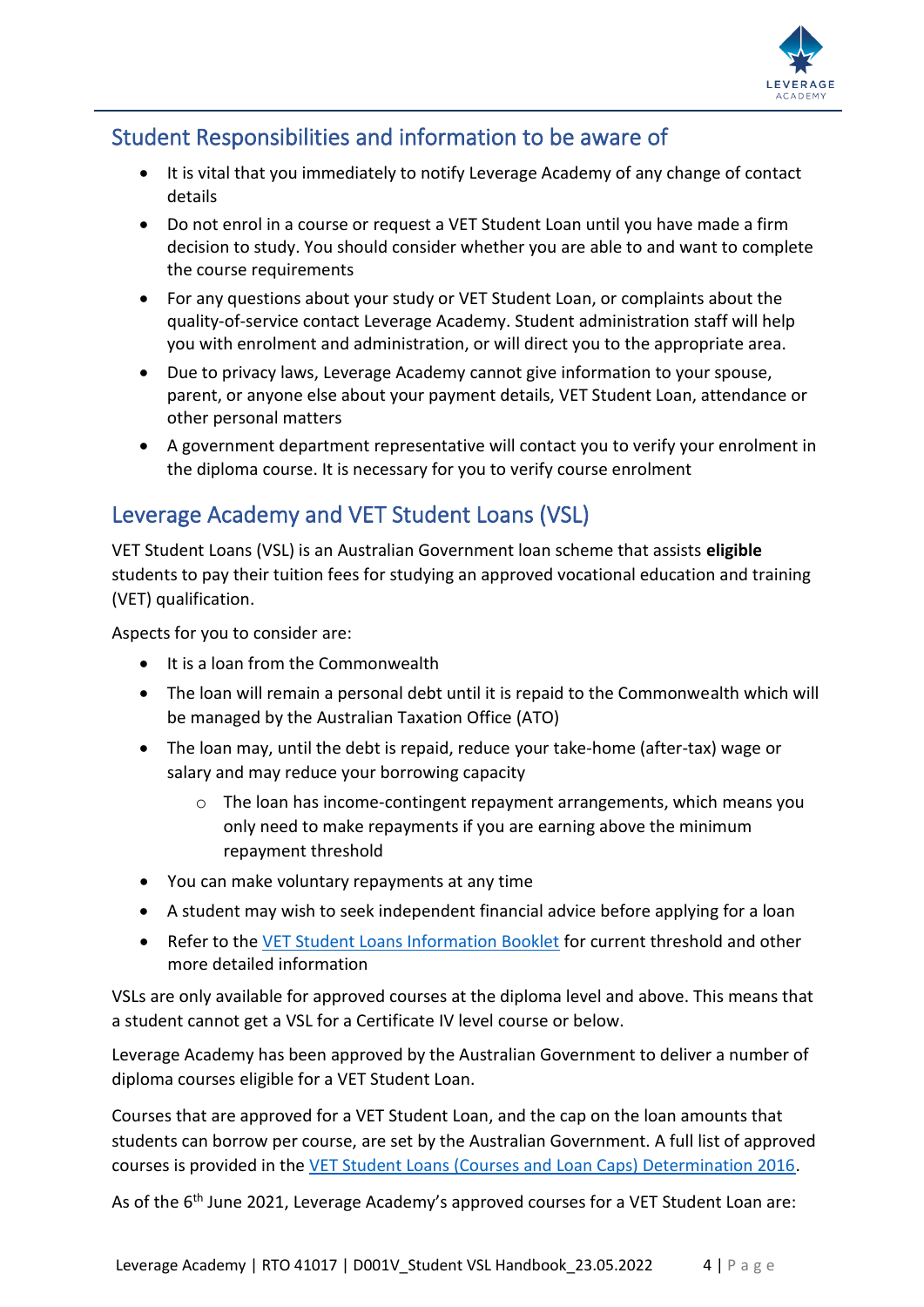

• CPP51119 - Diploma of Property (Agency Management) o <https://leveragegroup.com.au/vet-student-loans-cpp51119/>

For current tuition fees that are payable and course information, refer to the above applicable course web page.

## <span id="page-4-0"></span>Student eligibility criteria for VET Student Loans

It is a requirement For Leverage Academy to confirm a potential student's eligibility for a VET Student Loan.

#### <span id="page-4-1"></span>Citizenship requirements

The VET Student Loans program has strict citizenship, visa and residency requirements. It is not available for all Australian residents. To be eligible, students must be either be:

- An Australian citizen; **or**
	- o Have a current Australian Passport as suitable evidence of Australian citizenship
- A qualifying New Zealand citizen; **or**
	- $\circ$  A qualifying New Zealand citizen is a New Zealand citizen who meets all of the following:
		- holds a special visa category, such as the New Zealand Special Category Visa (SCV);
		- has been usually resident in Australia for at least 10 years;
		- was a dependent child when he or she was first usually resident in Australia;
		- has been in Australia for periods totalling 8 years during the previous 10 years; and
		- has been in Australia for periods totalling 18 months during the previous 2 years.
- A permanent humanitarian visa holder, who is usually resident in Australia. Permanent humanitarian visas are defined in the Migration Regulations 1994, Volume 1, Part 1, Regulation 1.03 – Definitions. See: [Migration Regulations 1994](https://www.legislation.gov.au/Series/F1996B03551) for the latest version of the Migration Regulations

#### <span id="page-4-2"></span>How to provide proof of Australian Citizenship?

In assessing an application for a VET Student Loan Leverage Academy must be satisfied that you meet the eligibility criteria, including your citizenship eligibility. The evidence required to demonstrate that you are an Australian citizen may differ depending on whether you were:

- born overseas
- born in Australia before 20 August 1986
- born in Australia on or after 20 August 1986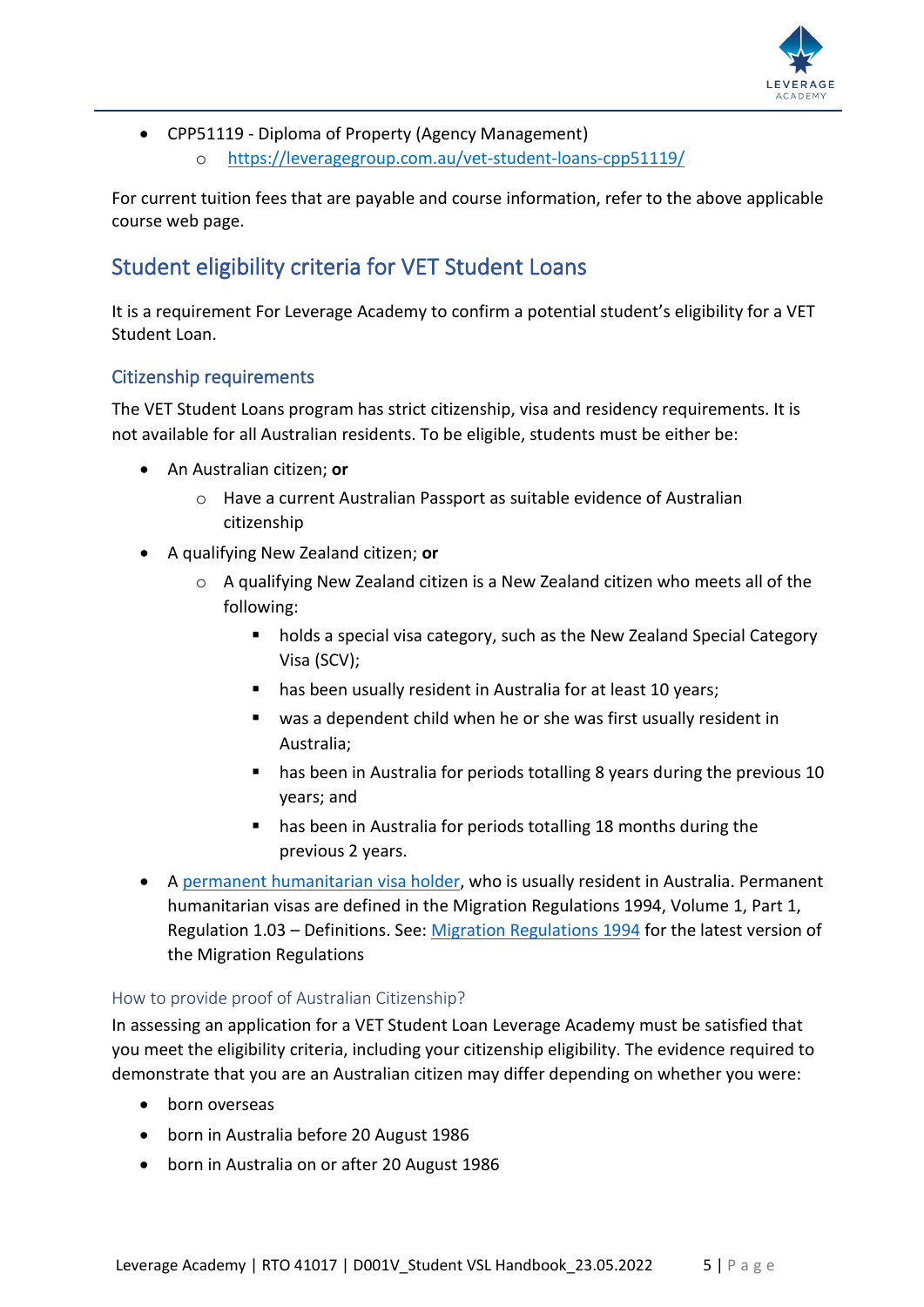

Leverage Academy will advise you what documentation you will need to provide to evidence your Australian citizenship. You can obtain a citizenship certificate by lodging a [Form 119](https://immi.homeaffairs.gov.au/citizenship/certificate)  [Application for evidence of Australian citizenship](https://immi.homeaffairs.gov.au/citizenship/certificate) with the Department of Home Affairs.

#### <span id="page-5-0"></span>Academic suitability

To meet the Australian Government's academic suitability requirements, you need to:

- Provide your '**Australian Year 12 Certificate'**; **or**
- Provide your diploma that has been awarded to you as a student for the completion of the '**International Baccalaureate Diploma Programme'**; **or**
- Provide a copy of a certificate showing you have been awarded a qualification at level 4 **(Certificate IV) or above** in the Australian Qualifications Framework (AQF) (where the language of instruction was English) or at a level in a framework that preceded the AQF and is equivalent to level 4 or above in the AQF

If you cannot provide at least one of the above documents, you will be required to display competence at or above **Exit Level 3** in the Australian Core Skills Framework (ACSF) in both reading and numeracy. Leverage Academy will assess your competence using an Australian Government approved assessment tool: [Safe Work Resources VFH LLN Assessment Tool](https://tlrg.com.au/)  [v2016.1](https://tlrg.com.au/)

• The results of your LLN test will be formally communicated to you as soon as practicable after the assessment.

In addition, Leverage Academy must reasonably believe that you as a student are academically suited to undertake the course;

• That you have knowledge of the course requirements, and duration of the course and that you meet any other specified entry requirements for the course.

#### <span id="page-5-1"></span>Additional eligibility requirements:

In order to apply for a VET Student Loan, you must provide current and updated evidence against each of the following criteria (prior to enrolment).

- Have a tax file number or be applying for one
- Have a Unique Student Identifier (USI) that can be verified or are otherwise exempt \*1
- Provide a parental/guardian consent form signed by your parent/guardian if you are under 18 years at the time of enrolment \*2
- Not have exceeded the lifetime HELP loan limit \*3
- You have given the required documents to Leverage Academy and submitted the loan application form by the first census day no less than two business days after enrolling

\*1 - If you have accessed Commonwealth assistance between 2005 and 2020 you will have been assigned a **CHESSN**. From 2021, the CHESSN will be replaced with the Unique Student Identifier (USI) for new students.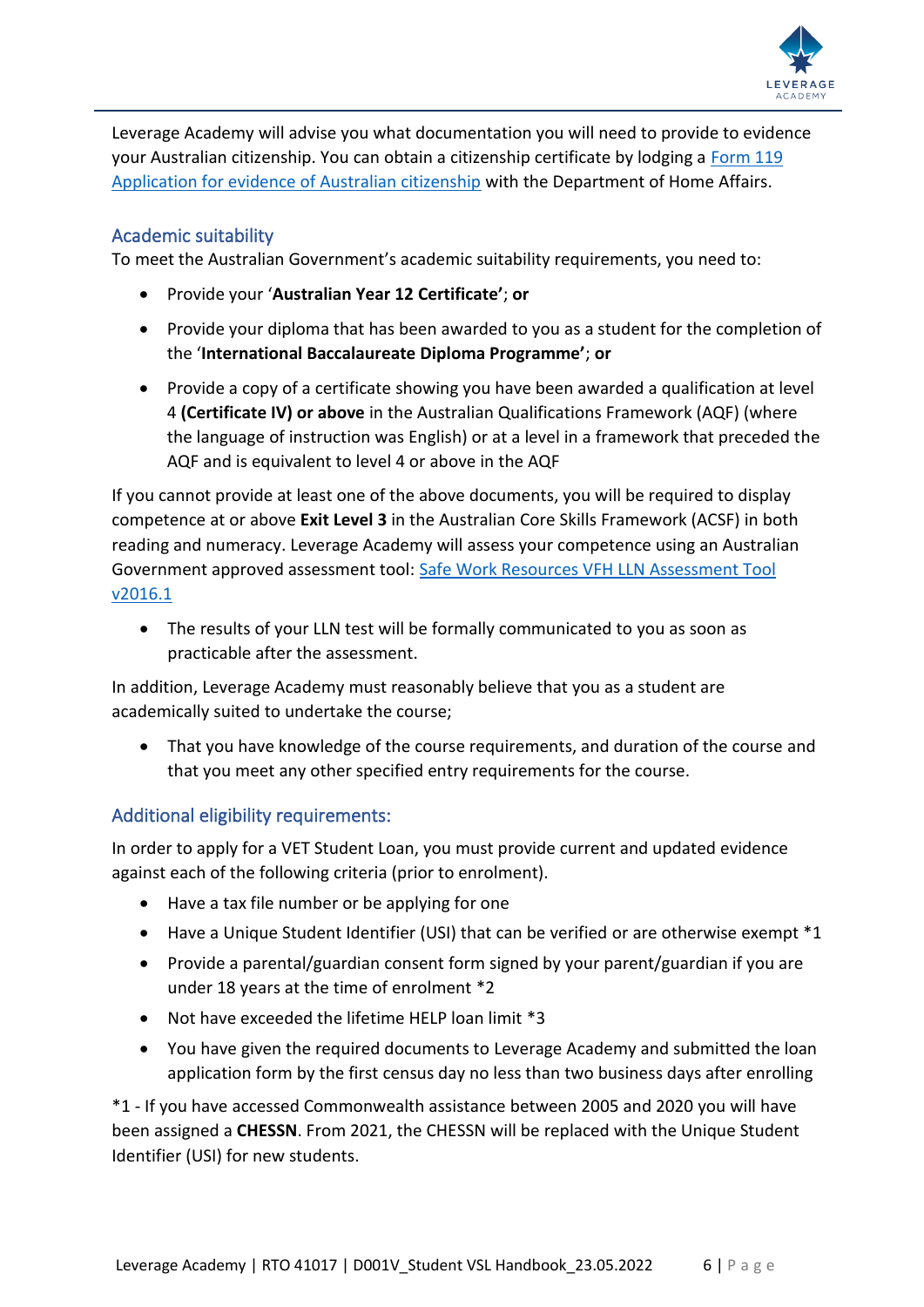

\*2 - **Students under the age of 18.** If you are under 18 years of age, a parent or guardian must complete and sign a parental consent form. The completed parental consent form must be given to your provider before you can be issued with an eCAF application form. The parental consent form is not necessary if you have been assessed by Centrelink as meeting the requirements for receiving the independent rate of Youth Allowance under part 2.11 of the *Social Security Act 1991*. You will need to provide evidence of this assessment in the form of your Centrelink Income Statement, which you can request by logging into myGov and selecting your Centrelink online account. For more information, visit [Centrelink online](https://www.servicesaustralia.gov.au/individuals/online-help/centrelink/request-document-using-your-centrelink-online-account)  account help - [Request a document.](https://www.servicesaustralia.gov.au/individuals/online-help/centrelink/request-document-using-your-centrelink-online-account)

\*3 - **HELP loan limit.** Please note that the VET student loan **cannot** be greater than your remaining HELP balance. Leverage Academy will confirm the maximum amount of a VET Student Loan that may be available for the course. For further details refer to the [VET Student](https://docs.education.gov.au/node/42391)  [Loans Information Booklet.](https://docs.education.gov.au/node/42391) Sections:

- 2.5 How much can I borrow? What is the HELP loan limit?
- 2.6 What is the HELP balance?
- 4.4 myHELPbalance and myGov

## <span id="page-6-0"></span>Course Enrolment and Progression

#### <span id="page-6-1"></span>Course Enrolment Process

As a guide for our potential students, please refer to the following enrolment process for the steps involved.

Step 1: Candidate **intends to enrol** in a VSL Program.

- Leverage Academy sends to the student:
	- o Pre-enrolment information. RTO & VSL related
	- o Enrolment forms as per RTO & VSL requirements
	- o [Appendix 1: VSL Request Form](#page-28-0)

#### Step 2: Candidate **submits completed forms**, certified evidence files and [Appendix 1: VSL](#page-28-0)  [Request Form](#page-28-0) to Leverage Academy Sales Team - to[: info@leverageacademy.edu.au](mailto:info@leverageacademy.edu.au)

- Candidate Provides eligibility criteria for VET Student Loans:
	- o Academic suitability requirements: Year 12, Cert IV or above Certificate
		- Alternatively, needs to undertake an LLN Test
	- o Citizenship requirements: Drivers Licence, Passport, Birth Certificate, applicable visa
	- o Tax file number and Unique Student Identifier (USI)
	- o If under 18 years, a signed consent
	- o Not have exceeded the lifetime HELP loan limit

Step 3: Leverage Academy **assesses** submitted files for **student eligibility** against legislative requirements.

- If candidate meets eligibility requirements, go to Step 4A
- If student does not meet eligibility requirements, proceed to Step 4B

Step 4A: Leverage Academy has an **Enrolment Meeting** with the candidate.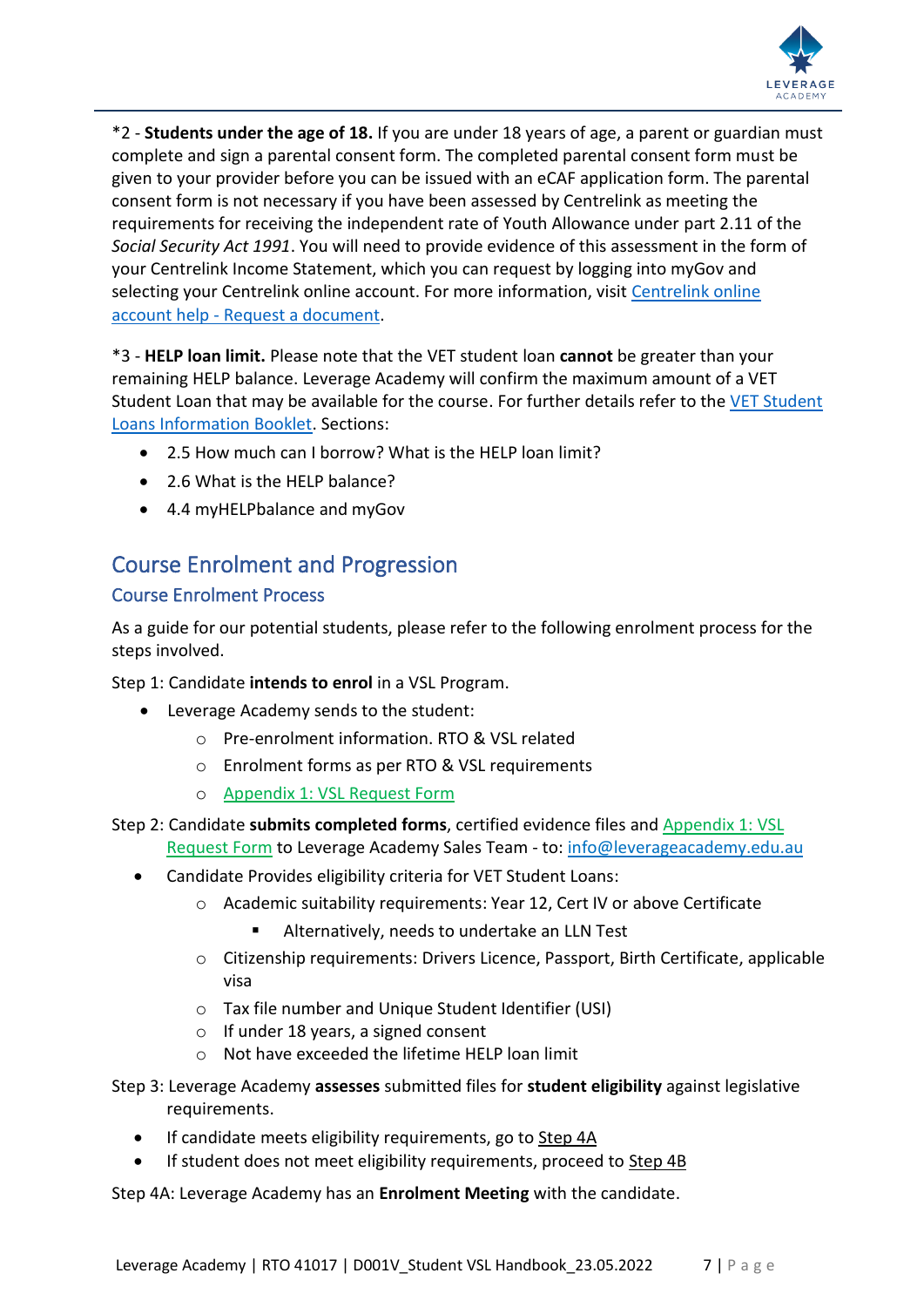

- Leverage Academy contacts the candidate that they successfully met the eligibility requirements
- Run through VSL Enrolment Checklist with the candidate
- Some candidates may need to undertake an LLN Test. The whole process will be conducted with honesty and integrity.
	- o This will need to be conducted at Leverage Academy premises for the purpose of assessment authenticity
	- o The LLN Test will be undertaken by using LLN Robot which is a Governmentapproved testing tool for these purposes  $\mathbb{I}^i$
	- o The LLN Robot test will be facilitated by qualified Intake Officer. The LLN Robot Test must be completed in one sitting. Test results will be analysed by qualified Intake assessor responsible for undertaking the relevant PTR process
	- o As soon as practicable after the completing the assessment, the Candidate will be advised of the LLN results. iii
		- If LLN results are unsatisfactory, refer to Step 4B

 $\circ$  All test results must be retained by Leverage Academy for at least 5 years<sup>iv</sup> The Candidate's LLN results will be reported to the 'Secretary of the Commonwealth Department of Education and Training / VET Student Loans' in the form, manner and by the time requested by the Secretary  $\vee$ 

- Step 4B: Leverage Academy **contacts** the candidate that they **did not meet the eligibility requirements.**
	- Leverage Academy will call the candidate to discuss their application to confirm whether an error was made
		- o If yes, discuss what is required to rectify situation
		- o Once all the eligibility requirements are met, go to Step 4A
	- If no error was made, Leverage Academy will advise the student they are ineligible for a VET Student Loan and may only participate in the course as 'Fee-for-Service'
		- o End Process for VSL Enrolment

Step 5: The candidate can now be officially **enrolled as a student** for the selected diploma course

#### Step 6: Leverage Academy will **upload student Data to HITS/ECAF** and **send a statement of covered Fee's before Census Day**.

- Refer to [Appendix 2A: VET Student Loans Statement of Covered Fees](#page-29-0)
- The student will be required to complete the electronic Commonwealth Assistance Form (eCAF) to apply for a VET Student Loan
- Student to Accept ECAF not less than two business days after enrolment
- Leverage Academy requires that a student submit their eCAF prior to the first census date for which they wish to access a VET Student Loan

Step 7: At least 14 Days before the Census Day a **VSL fee notice** advising of the debt that will be incurred Semester by Semester will sent to the student.

• Refer to [Appendix 2B: VET Student Loans Fee Notice](#page-30-0)

#### Step 7: **Student Commences**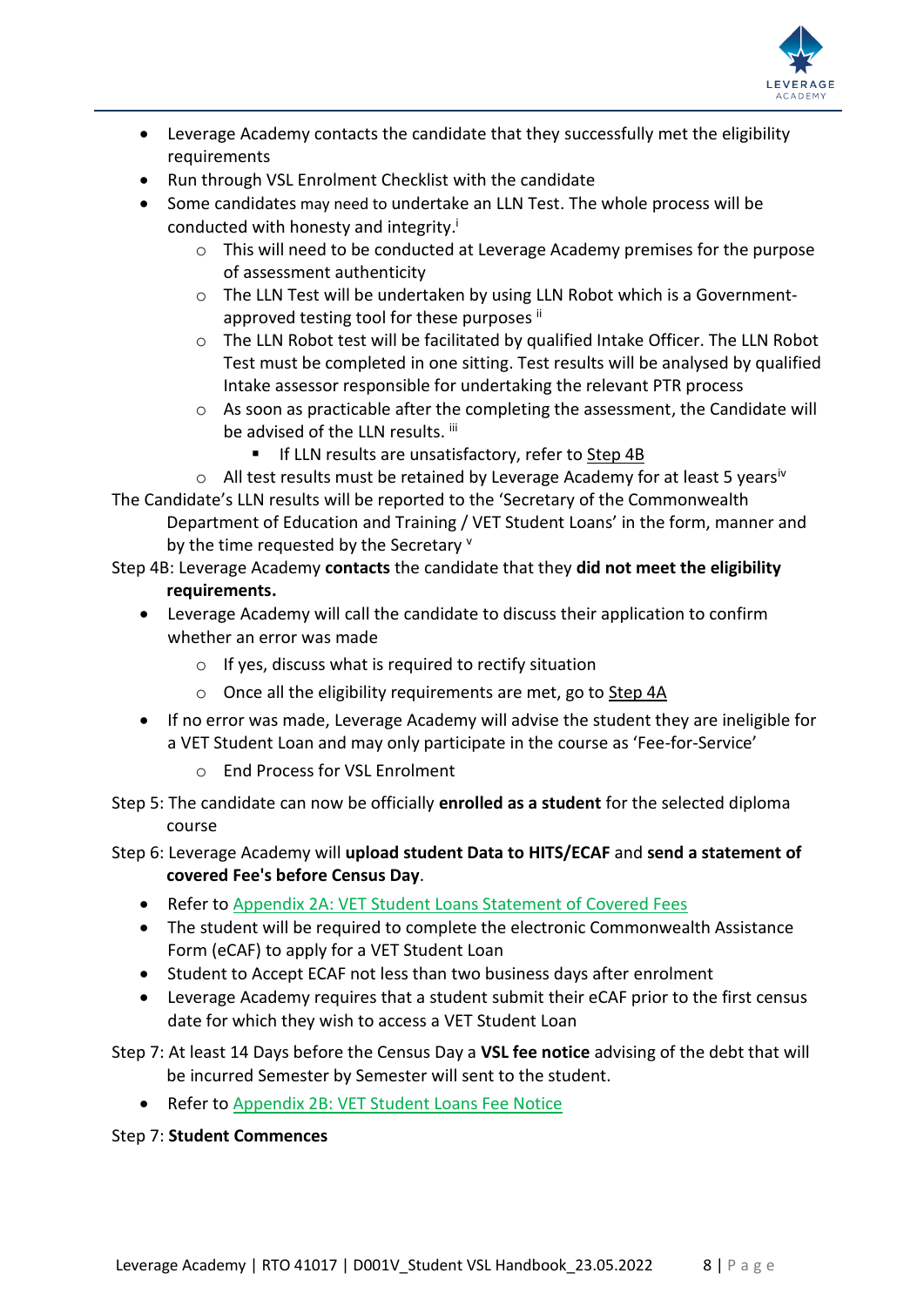

#### <span id="page-8-0"></span>Course Progression

- Step 1: **Commonwealth assistance notices** to be sent out on due days. Refer to Appendix 3: Commonwealth Assistance Notice
- Step 2: Leverage Academy to **report student liability data** on a unit basis by the 7th of each month
- Step 3: Students need to **complete a progression form**.
	- Every four months after commencement and upon deferral and recommencement

For a student to continue accessing a VET Student Loan, the student must demonstrate to the Department of Education, Skills and Employment (the department) that they are a genuine student continuing with their studies.

To demonstrate engagement and to continue to receive the loan, a student must complete the Progression Form in the electronic Commonwealth Assistance Form (eCAF) system at least twice each calendar year for the duration of your course. The Progression Form asks the student if they intend to continue studying and accessing a VET Student Loan, and contains a short survey.

Refer to the following guide and fact sheet concerning Vet Student Loans:

- o 'Quick Guides Progressions' for Students [Click LINK](https://www.leveragegroup.com.au/vet-student-loans-reference-guides/)
- o 'Student Progression Fact Sheet' [Click LINK](https://www.leveragegroup.com.au/vet-student-loans-reference-guides/)

#### <span id="page-8-1"></span>Census Days

Leverage Academy's 'Census Days' are published on its website page:

• <https://www.leveragegroup.com.au/vet-student-loans/>

The census day is a very important date for you to know!

The census day for a course, or a part of a course (e.g., number of units), is the last day you can:

- complete the eCAF to apply for a VET Student Loan for your course, or
- withdraw your enrolment without incurring a debt for the course or part of the course. (Refer t[o Withdrawal or Non-Completion of Studies](#page-9-0) section)

Leverage Academy sets up census days within the rules set by the Australian Government.

Every part of a course (unit or subject) has its own census day so that you incur debts as you progress through your course, and not for the whole course at the beginning. Every course has at least three census days spread reasonably evenly throughout your course.

Leverage Academy will send you a VET Student Loans fee notice at least 14 days before the census day indicating the fees and census date/s so that you have all the information you need to make your study and payment decisions. Refer to a sample copy of the form: [Appendix 2B: VET Student Loans Fee Notice](#page-30-0)

The debt is incurred on the day after the census day. After a census day has passed, Leverage Academy will also send you a Commonwealth Assistance Notice (CAN) for that Unit of Study. The CAN will provide you with information about the debt, including the loan fee if applicable. Refer to a sample copy of the form: Appendix 3: Commonwealth Assistance Notice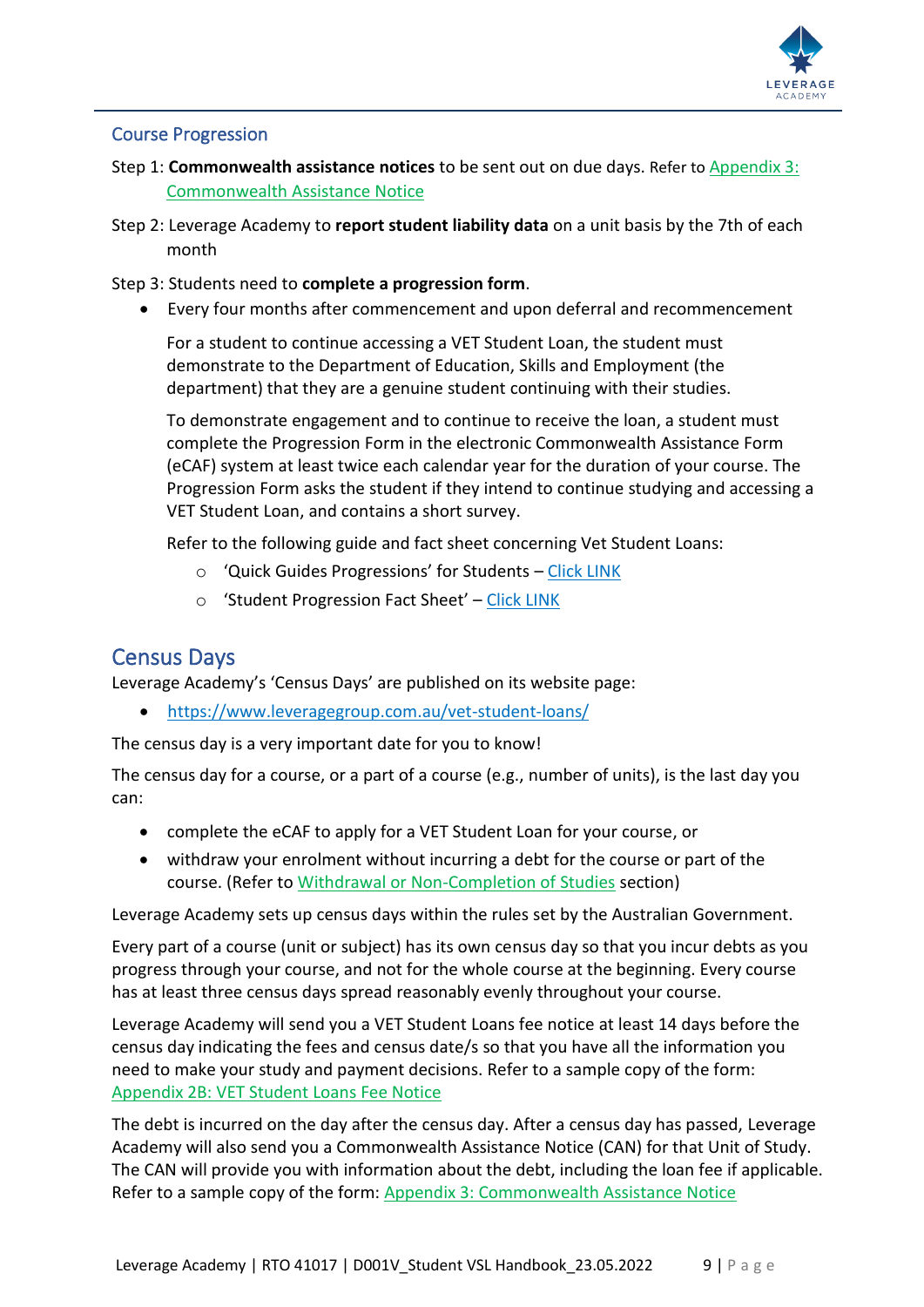

Note that both Diploma courses offered by Leverage Academy will be divided into trimesters, being three separate units, with each unit having a fee period and one census day. The course fee will be apportioned across the three sequential fee periods.

## <span id="page-9-0"></span>Withdrawal or Non-Completion of Studies Statement

The following is as per 'VET Student Loans Information Booklet Version 5.0 2021', Section 5. Withdrawal or non-completion of studies:

#### <span id="page-9-1"></span>5.1 What happens if I fail or withdraw from a unit?

#### **You must withdraw correctly by the census day to avoid a VETSL debt!**

If you correctly withdraw from a unit or subject by the census day, you will not incur a debt for that part of your course. Refer t[o Appendix 4: Vet Student Loan: Application](#page-33-0) to Withdraw

If you have already made an upfront payment of your tuition fees, you will receive a refund from your provider (Leverage Academy).

If you fail part of a course (unit or subject), or withdraw from part of a course after the census day, you will still have to pay the tuition fee for that unit. If you used a VET Student Loan, you will incur a VET Student Loans debt (VETSL debt). If you made an upfront payment to your provider, you are not eligible for a refund of that payment.

If you failed the unit or subject or withdrew after the census day because of special circumstances (see section 5.3), you can apply to your provider (Leverage Academy) to have your VETSL debt removed. If you paid for your units upfront, you will need to contact your provider (Leverage Academy) for information on the refund process for upfront payments.

#### <span id="page-9-2"></span>5.3 Special circumstances

If you withdraw from a unit after the census day because you become seriously ill or for other special circumstances, you can apply to your provider (Leverage Academy) to have your HELP balance re-credited and your VETSL debt removed. You cannot have your debt removed if you have already successfully completed your unit of study.

Changing your mind is not a good enough reason to apply for special circumstances and you will still be required to repay your VETSL debt. Similarly, failing a unit is not in itself sufficient to apply for special circumstances. However, as noted at section 5.1 above, if you fail a unit because of special circumstances, you may consider applying to have your HELP balance recredited.

For your provider (Leverage Academy) to be satisfied that special circumstances apply to you, you must be able to prove that the circumstances:

- Were beyond your control
- Did not make their full impact on you until on or after the census day
- Made it impracticable (i.e., impossible) for you to complete your unit(s) of study requirements

Refer to the following "Student Withdrawal Procedure" on Leverage Academy's process for student withdrawals.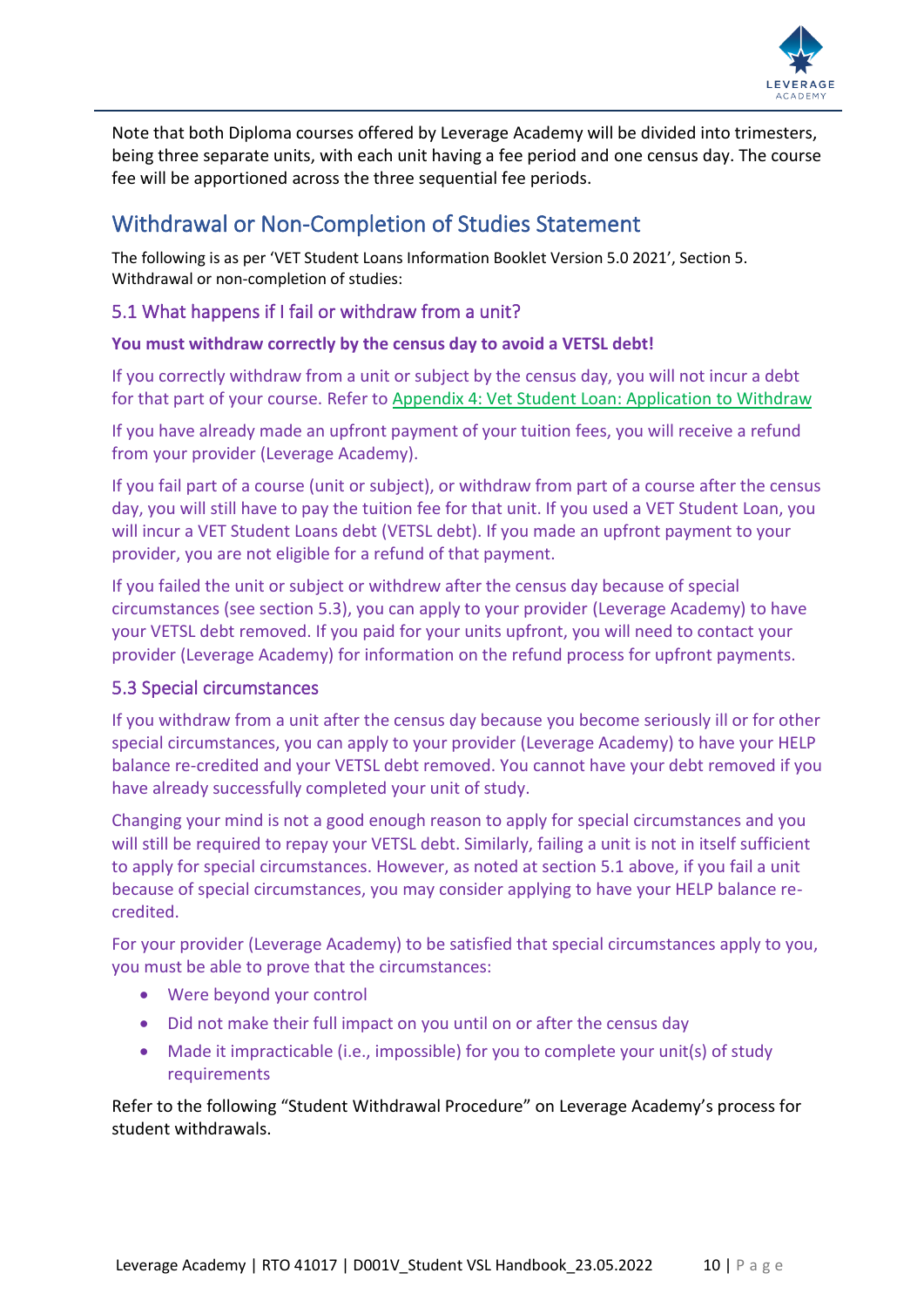

## <span id="page-10-0"></span>Student Withdrawal & FEE-HELP Re-Credit Procedure

#### <span id="page-10-1"></span>Purpose

To outline the process for students who wish to withdraw from a VET Student Loan (VSL) approved course or unit of study, under the VET Student Loan Scheme. Also, for students claiming a fee waiver or re-credit under special or extenuating circumstances.

#### <span id="page-10-2"></span>Scope

This procedure applies only to students enrolled in an approved VSL course with Leverage Academy, under the VSL Scheme.

#### <span id="page-10-3"></span>Procedure

1. Student submits an application to withdraw

A student enrolled under the VET Student Loan Scheme requests to withdraw from a course or unit of study, by completing and submitting [Appendix 4: Vet Student Loan: Application to](#page-33-0)  [Withdraw](#page-33-0) form. Application is emailed to [info@leverageacademy.edu.au](mailto:info@leverageacademy.edu.au)

2. Withdrawing within the nominated Census date period

Students seeking to withdraw from a VET unit of study or VET course without incurring a VET Student Loan debt, must complete and submit the [Appendix 4: Vet Student Loan: Application](#page-33-0)  [to Withdraw](#page-33-0) form, stating every unit of study the student wants to withdraw from by the census date, including any units for future study periods.

Students that lodge their [Appendix 4: Vet Student Loan: Application to Withdraw](#page-33-0) form on or before the census date for that unit of study will be granted a withdrawal without penalty. 100% tuition fees paid for that unit will be refunded and no VET Student Loan debt is incurred.

3. Withdrawing outside of the nominated Census date period

Students that lodge their [Appendix 4: Vet Student Loan: Application to Withdraw](#page-33-0) form after the census date for that unit of study are still liable to pay the tuition fees of that unit of study and will incur a VET Student Loan debt, regardless of whether the student attended any classes or handed in any assessment items.

#### 4. Fee waiver under special or extenuating circumstances

Students who withdraw from a unit or units of study after the census date because of serious illness or other special or extenuating circumstances, (as noted b[y 5.3 Special circumstances\)](#page-9-2) can apply directly to Leverage Academy to have their VET Student Loan balance re-credited and VET Student Loan debt removed. Requests can be made in writing via email to [info@leverageacademy.edu.au](mailto:info@leverageacademy.edu.au)

Special or Extenuating Circumstances, covering a range of unexpected, extenuating and compassionate circumstances, are those which were outside the control of the student and/or for which there was no opportunity to prepare in advance. For Leverage Academy to be satisfied that extenuating circumstances apply, a student must be able to provide documentary evidence reflecting that the circumstances:

- Were beyond the student's control; and
- Did not make their full impact on the student until on or after the census date; and
- Made it impracticable for the student to complete unit(s) of study.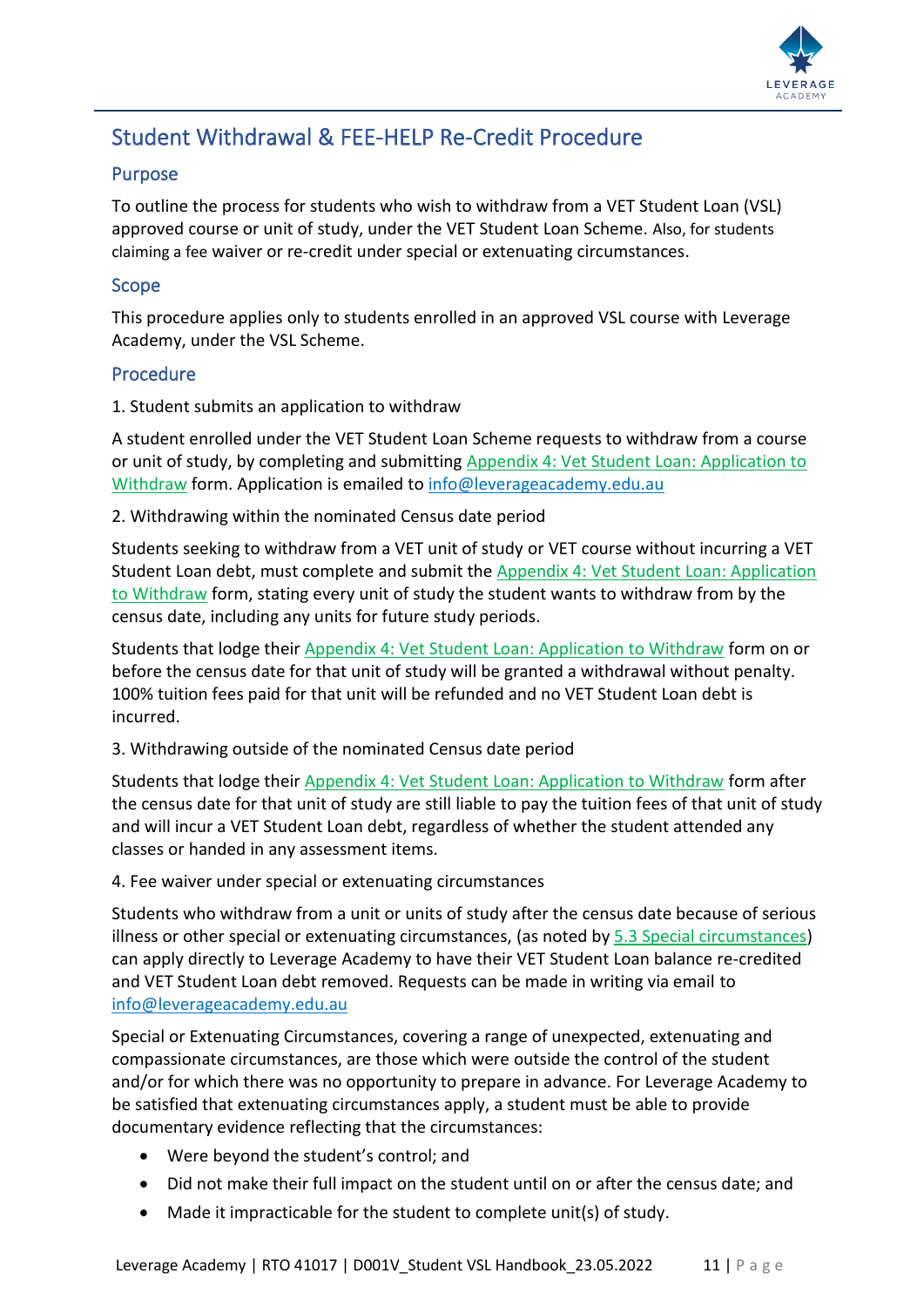

Examples of extenuating circumstances may include:

- Medical circumstances (e.g., if a student's medical condition has changed to an extent that they are unable to continue studying)
- Family or personal circumstances (e.g., death or severe medical problems within a family, or unforeseen financial difficulties, so that it is unreasonable to expect a student to continue study)
- Employment related circumstances (e.g., if a student's employment status or arrangements have changed to an extent that the student is unable to continue studies and this change is beyond their control)

A student will need to submit their application for special circumstances to Leverage Academy within 12 months of their withdrawal day. Each application for re-credit of a student's FEE-HELP balance will be considered on its merits together with all supporting documentation substantiating the special circumstances claim. Decisions will be made by the Leverage Academy Management Team on an individual case by case basis.

The student will need to note that they cannot have their debt removed if they have already successfully completed their unit of study. Special circumstances do not include:

- A lack of knowledge or understanding of the requirements for FEE-HELP assistance
- A student's incapacity to repay a FEE-HELP debt (repayments are income contingent and the student can apply to the Australian Taxation Office for a deferral of a compulsory repayment in certain circumstances)
- Changing their mind or failing a unit

The above points are not good enough reasons to apply for special circumstances and a student will still be required to repay their HELP debt.

5. Student notified of outcome of application to withdraw

A written reply will be emailed to the student within 5 working days acknowledging the submission of the withdrawal application.

Once the application to withdraw has been processed, the student will be notified in writing via email of the outcome of their application to withdraw. The correspondence will be recorded in enrolments logbook within Leverage Academy's Learner Management System.

6. Review of decision request by the student

If a student is unsatisfied with the decision made by Leverage Academy, the student may apply, within 28 calendar days of the receipt of the original decision, for a review of the decision.

The student must specify the reasons for making the request and it is the student's responsibility to provide sufficient information, independent supporting documentation or other evidence that the special circumstances exist.

Leverage Academy will assess the review decision within 35 calendar days and based on the reasons for applying for the review including any additional relevant evidence.

The Review Team may:

- (a) confirm the decision;
- (b) vary the decision; or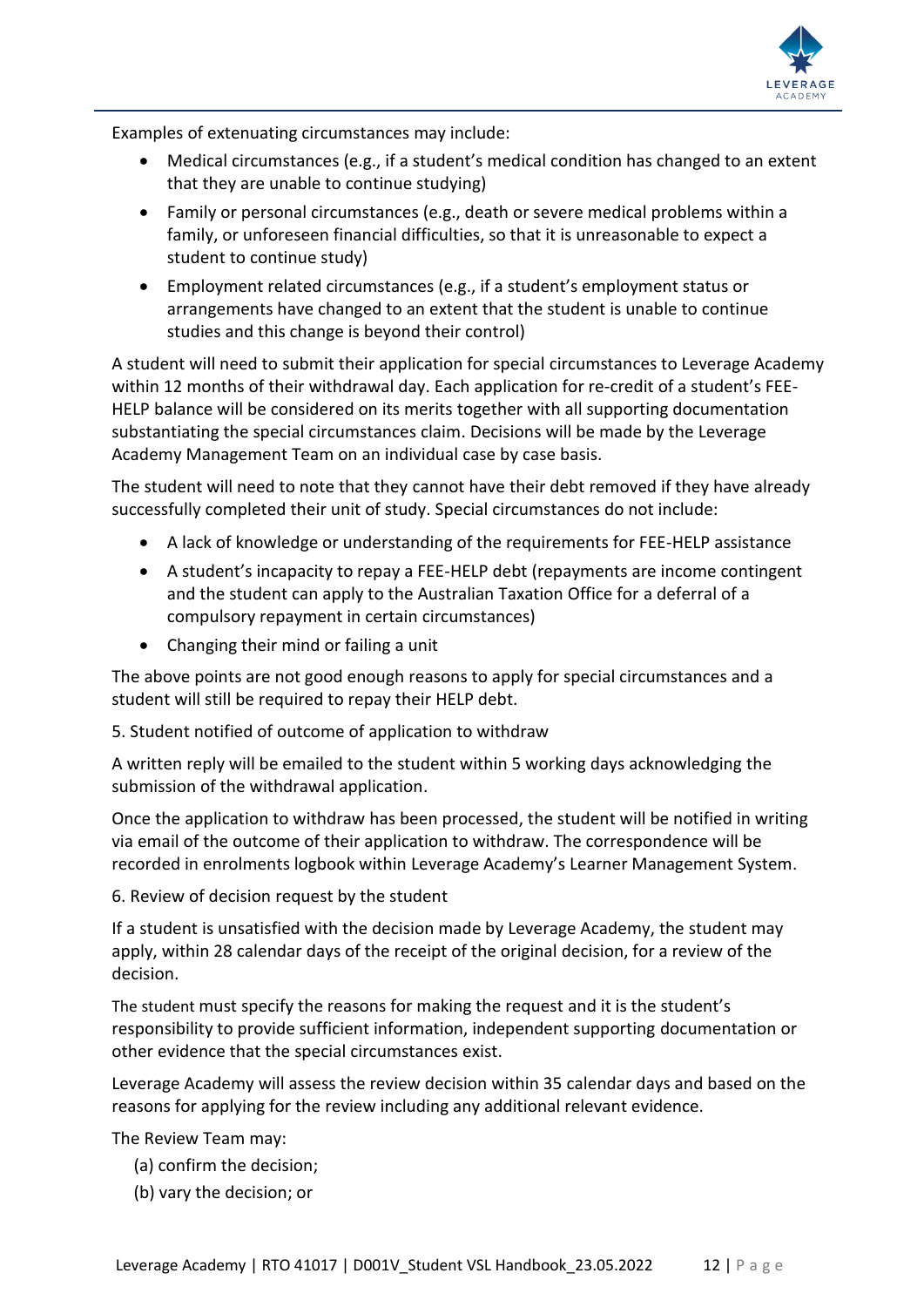

(c) set the decision aside and substitute a new decision

The Review Team will then give written notice of the decision setting out the reasons for the decision.

Should the student remain unsatisfied following the internal review, further options are available to the student, as outlined in the Complaints and Appeals Policy, for an independent external review.

There are no charges for any internal review and reconsideration conducted by Leverage Academy. Reviews conducted by the Administrative Appeals Tribunal will subject to fees and charges

7. Student applying directly for re-crediting of FEE-HELP balances vi

A student may apply to the Secretary for the student's FEE-HELP balance to be re-credited under section 71 of the Act when:

- i. the provider (Leverage Academy), or a person acting on the provider's behalf, engaged in unacceptable conduct in relation to the student's application for the VET student loan; or
- ii. the provider (Leverage Academy), has failed to comply with the Act or an instrument under the Act and the failure has adversely affected the student;

Note that applications for re-crediting under section 71 of the VET Student Loans Act 2016 must be made within 5 years after the census day for the course, or the part of the course, concerned, or within that period as extended by the Secretary;

- i) that the Secretary may re-credit a student's FEE-HELP balance in relation to special circumstances if a course provider:
- i. is unable to act or is being wound up or has been dissolved; or
- ii. has failed to act and the Secretary is satisfied that the failure is unreasonable.

## <span id="page-12-0"></span>Cancellation of Enrolment Policy and Procedure

In accordance with the VET Student Loans Act 2016 and the associated VET guidelines, as an approved course provider, the following policy and process document has been created to provide clarity around Leverage Academy's rights to cancel a student's enrolment for an approved course.vii

#### <span id="page-12-1"></span>Provider cancellation of enrolment after the census date

Leverage Academy reserves the right to cancel a student's enrolment in a Course or part of a Course after the Census Day for the Course or part of the Course.

The circumstances that may lead to a student's cancellation from a Course or part of a Course are:

- That the student has not meaningfully engaged with the Course or part of the Course prior to the Census Day;
- Leverage Academy believes the student does not have a reasonable chance to complete the Course or part of the Course and/or
- Expiration of a Student's enrolment (i.e., when the nominal end date for the enrolment/course has lapsed).
- Where a student demonstrates serious misconduct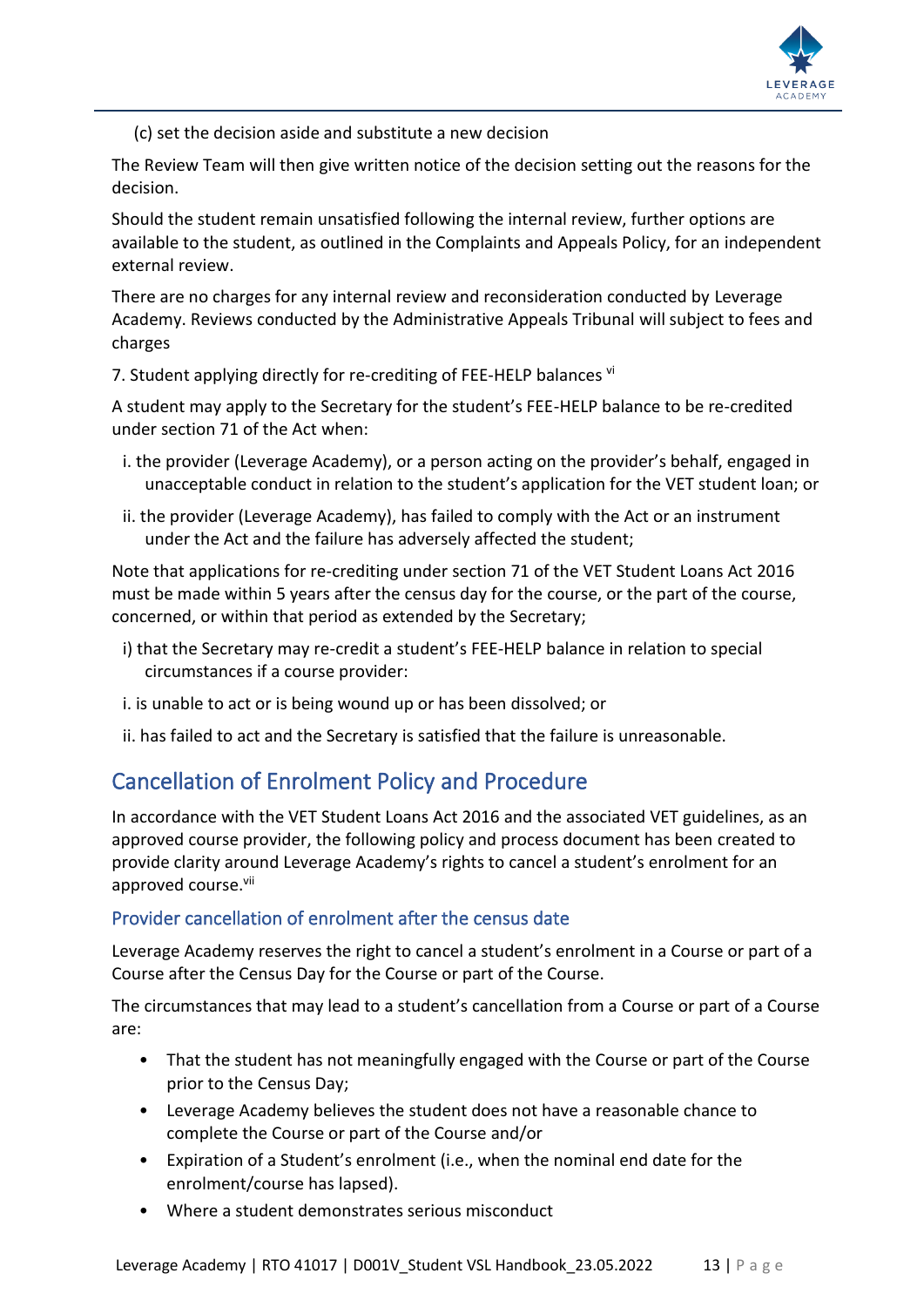

• Where plagiarism is detected, the work will be assessed as "Not yet Satisfactory" or "Not yet Competent", the student will be counselled and, in the first instance, required to complete an alternative assessment. Repeated or continued plagiarism will warrant disciplinary action, which may include cancellation of the course

#### <span id="page-13-0"></span>Cancellation procedure

Where it has been determined that Leverage Academy will cancel a student's enrolment, Leverage Academy will:

- Inform the student in writing of the proposed cancellation
- Provide the student with at least 28 days to initiate grievance procedures before the cancellation takes final effect
- The cancellation will not be finalised until all internal and where necessary, external grievance processes have been finalised
- Set out the circumstances in which fees for the Course, or the part of the Course, concerned will, or will not be, refunded.
	- o Where the cancellation takes effect after the census date for that unit of study:
		- No refund is applicable; and/or
		- The student will incur a VET STUDENT LOANS debt

The grievance procedures are outlined in Leverage Academy's Participant Handbook under section 'Complaints, Grievances and Appeals'

All details relating to the cancellation will be kept in the students file and retained for a minimum of 5 years.

## <span id="page-13-1"></span>Procedure for re-enrolment in part of a course previously withdrawn from

A student may apply to re-enrol in a course or unit of study they had previously withdrawn from. viii

- 1. Candidate must complete a new [Appendix 1: VSL Request Form](#page-28-0) and submit to Leverage Academy Sales Team: [info@leverageacademy.edu.au](mailto:info@leverageacademy.edu.au)
- 2. Attend a virtual Zoom interview with a Careers Advisor who will assess the circumstances behind the candidate's previous withdrawal
- 3. The Careers Advisor will confirm the maximum amount of VSL the candidate can access, taking into account the amount already accessed in the course they previously withdrew from
- 4. The Careers Advisor must then seek approval from the CEO/General Manager, who will make the decision based on the circumstances outlined by the Careers Advisor
- 5. Candidate is advised of the decision
- 6. No candidate may re-enrol unless they have completed and signed the VSL Request Form
- 7. The candidate can now be officially enrolled as a student for the selected diploma course. Note, the same process applies as explained in the [Course Enrolment and](#page-6-0)  [Progression](#page-6-0) section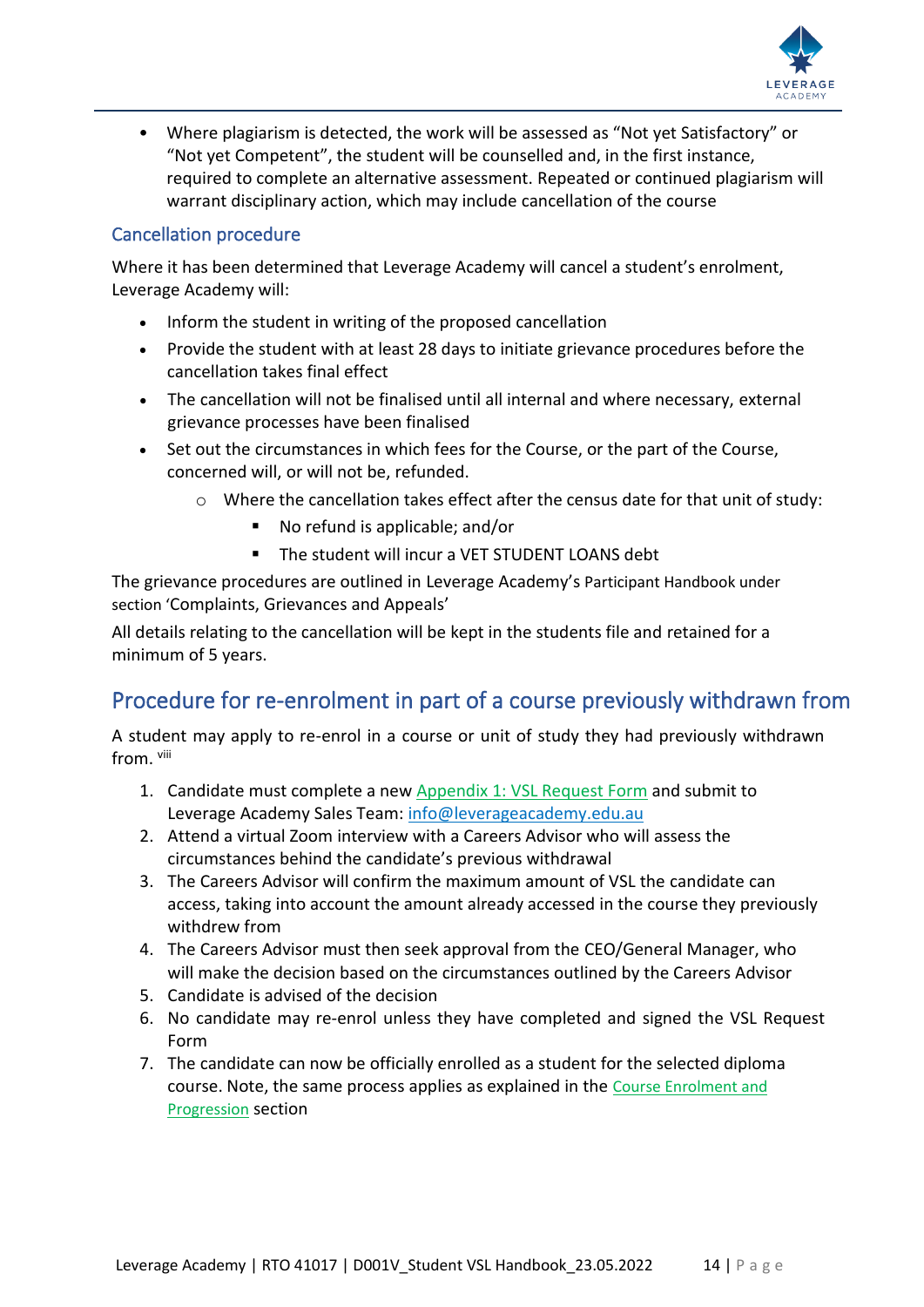

## <span id="page-14-0"></span>Equal and Fair Treatment of Students

Leverage Academy is committed to providing training opportunities for all people on an equal and fair basis and adheres to the applicable Commonwealth and State laws including legislation and guidelines.

It will be a place that is free from discrimination, bullying, victimisation and/or harassment because of a person's sex, pregnancy, race, colour, nationality, ethnic or ethno-religious background, social status, education, marital status, physical or intellectual or psychiatric disability, sexual preferences or age will not be tolerated of any kind. Behaviour of this nature will result in immediate disciplinary action.

### <span id="page-14-1"></span>Equal and fair treatment of students seeking to enrol

Leverage Academy provides for equal and fair treatment of all students seeking to enrol and will treat all student enrolment applications on their own merit.

The enrolment processes and requirements have been clearly and openly made available for potential students. The selection of students will be open, fair and transparent, based on meeting the requirements, not their background.

#### <span id="page-14-2"></span>Treatment of students seeking review

Leverage Academy will ensure that no victimisation or discrimination of students for seeking a review occurs.

Equal and fair treatment of students will occur when:

- Making a withdrawal from study submission
- Making an application for re-crediting of the student's HELP balance
- Utilizing Leverage Academy's processes or procedures about dealing with complaints, grievances or appeals

## <span id="page-14-3"></span>VSL Tuition Protection Statement

It is a default under the VET Student Loans Act 2016 and VET Student Loans Rules 2016 for a training organisation [VSL Provider] from enrolling a student and then failing to start or complete a course. This Act and Rules establishes VSL Tuition Protection arrangements whereby the student will be moved to another VSL provider to start or complete their course under the Government's Tuition Protection Service (TPS).

This means that, if you enrol in a course with Leverage Academy, and it is unable to conduct the course, The TPS will assist you to move to a replacement VSL provider to continue your studies in the same or similar course. If there are no suitable replacement courses available, you may be entitled to receive a loan re-credit for parts of the course you were unable to complete due to the default. Hence, in the unlikely event that Leverage Academy can no longer provide your course of studies, the law protects you by moving you to another provider or refunds your loan.

For your own protection, you should ensure you keep up-to-date records throughout your study that demonstrate your progression through the course. This includes statements of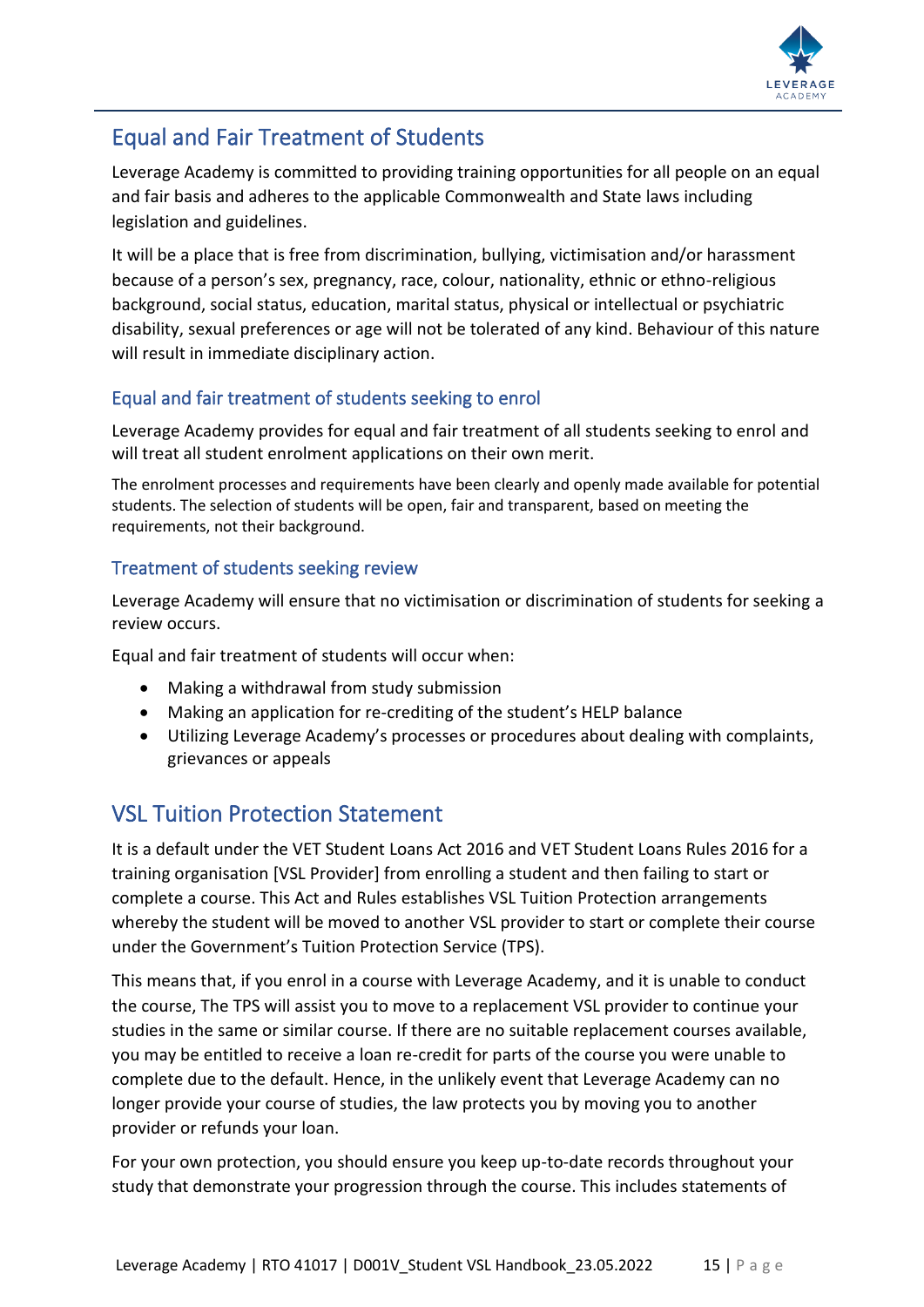

attainment or other reports which show the competencies you have achieved. These records will assist you in continuing your studies with another provider.

Refer to the following 'VSL Tuition Protection procedure' on Leverage Academy's process for tuition protection.

## <span id="page-15-0"></span>VSL Tuition Protection Procedure

#### <span id="page-15-1"></span>1. Introduction

VET Student Loan (VSL) tuition protection arrangements provide support and protections for VSL students in the event their private education provider defaults (ceases delivering their course or closes entirely).

This procedure aims to ensure that Leverage Academy will perform required actions in relation to VSL provider default or if requested to become a replacement provider for displaced students.

#### <span id="page-15-2"></span>2. Procedure requirements

#### <span id="page-15-3"></span>2.1 What constitutes a Tuition Protection default?

A default occurs when a provider either:

- fails to start a course or part of a course on the day on which it was scheduled to start, and the student has not withdrawn before that day or
- ceases to provide a course or part of a course after commencement but before completion, and the student has not withdrawn before that day.

#### <span id="page-15-4"></span>2.2 Student eligibility for Tuition Protection

VSL students studying with Leverage Academy are eligible for tuition protection.

If there is a suitable replacement course available, eligible VSL students will be assisted to continue their studies with a replacement provider. Where there is no suitable replacement course, eligible students will be provided with a re-credit to their HELP balance. This re-credit will be for tuition fees paid for the original course or parts of the course, which were not completed due to Leverage Academy's default.

#### <span id="page-15-5"></span>2.3 Leverage Academy's obligations if it defaults

#### **Within 24 Hours of default**

- Give written notice to the VSL Tuition Protection Director of the circumstances of the default.
- Notify students enrolled in the course, in writing, the course is no longer being provided
	- Leverage Academy will send the student notice to the student's personal email address as

#### shown on its student management system

- Leverage Academy will specify in the student notice:
	- $\circ$  the name of the course, or part or parts of the course the student was enrolled in at the time of the default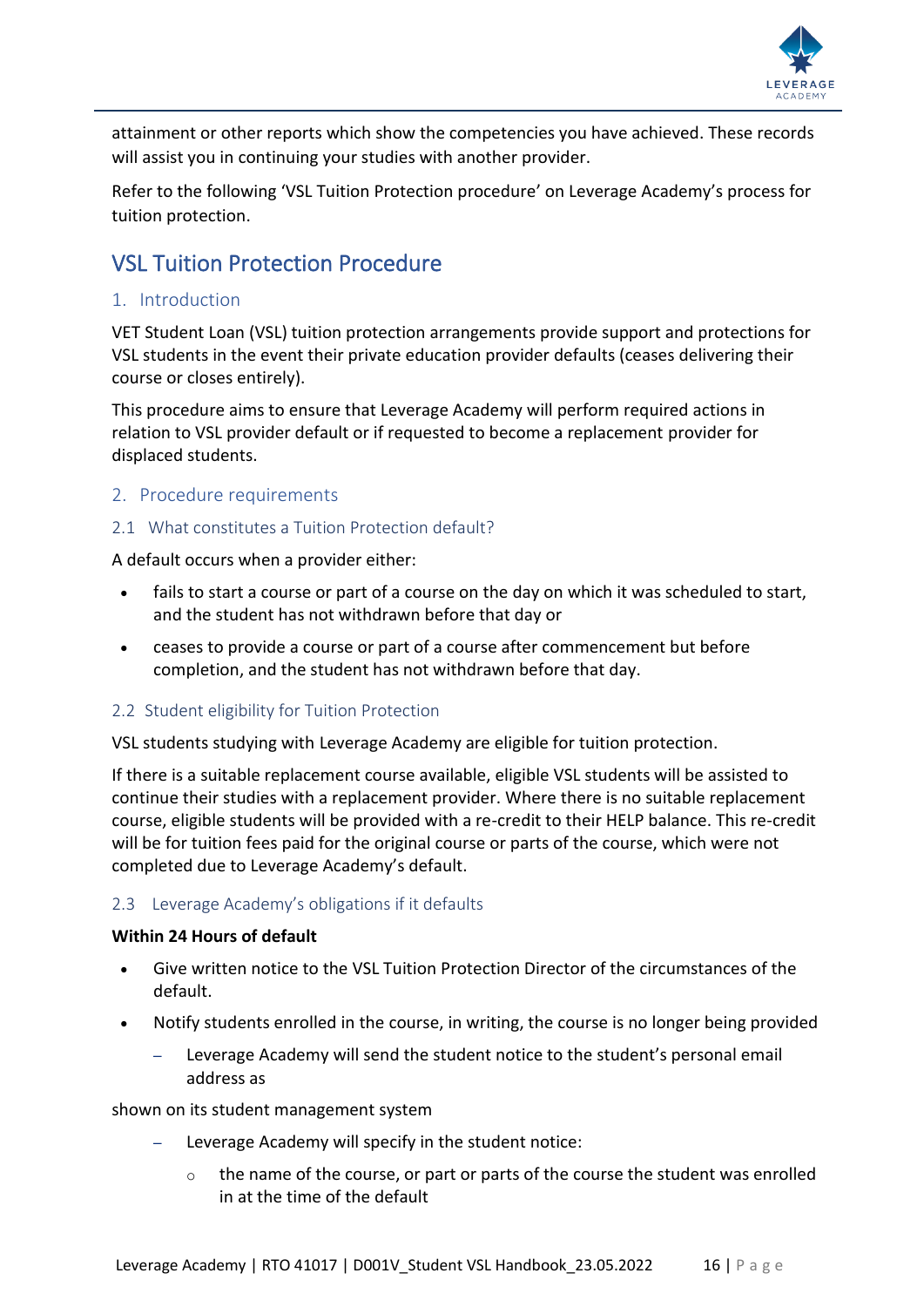

- o the date of the default
- $\circ$  advise of a website specified by the VSL Tuition Protection Director where the student can get further information about tuition protection.

#### **Within 3 business days of a default occurring**

- Give written notice to the VSL Tuition Protection Director specifying for each student in relation to who the provider has defaulted:
	- the student's full name and contact details
	- the course, or part or parts of the course, the student was enrolled in at the time of the default
	- the amount of the tuition fees for each course, or part of the course, the student was enrolled in at the time of the default
	- details about the payment of those tuition fees, including the amounts that are covered fees
	- whether the student was studying part-time or full-time
	- the mode of delivery of the original course
	- the location where the original course was primarily delivered
	- whether the student has withdrawn from the course or part of the course and the date of withdrawal
	- any part of the course for which the student has deferred study, the date of the deferral and the date the student is expected to re-commence study
	- the completion status for each part of the course the student has enrolled in, including

whether the student's status is ongoing, passed or failed

– the name and code of each unit of competency as it appears on the National Register of VET for each part of the course the provider has defaulted in relation to a student

#### **As soon as practicable**

• Update our website to reflect the course is no longer being provided and to provide tuition protection information.

#### **If requested by the VSL Tuition Protection Director**

- Provide to the VSL Tuition Protection Director in relation to students to whom the provider has defaulted, either:
	- a copy of a statement of attainment or other Australian Qualifications Framework certification documentation issued by Leverage Academy or an authorised issuing organisation in accordance with the Australian Qualifications Framework for the parts of the course the student has completed or
	- a copy of an authenticated VET transcript prepared by the Registrar (within the meaning of the Student Identifiers Act 2014) for the parts of the course the student has completed.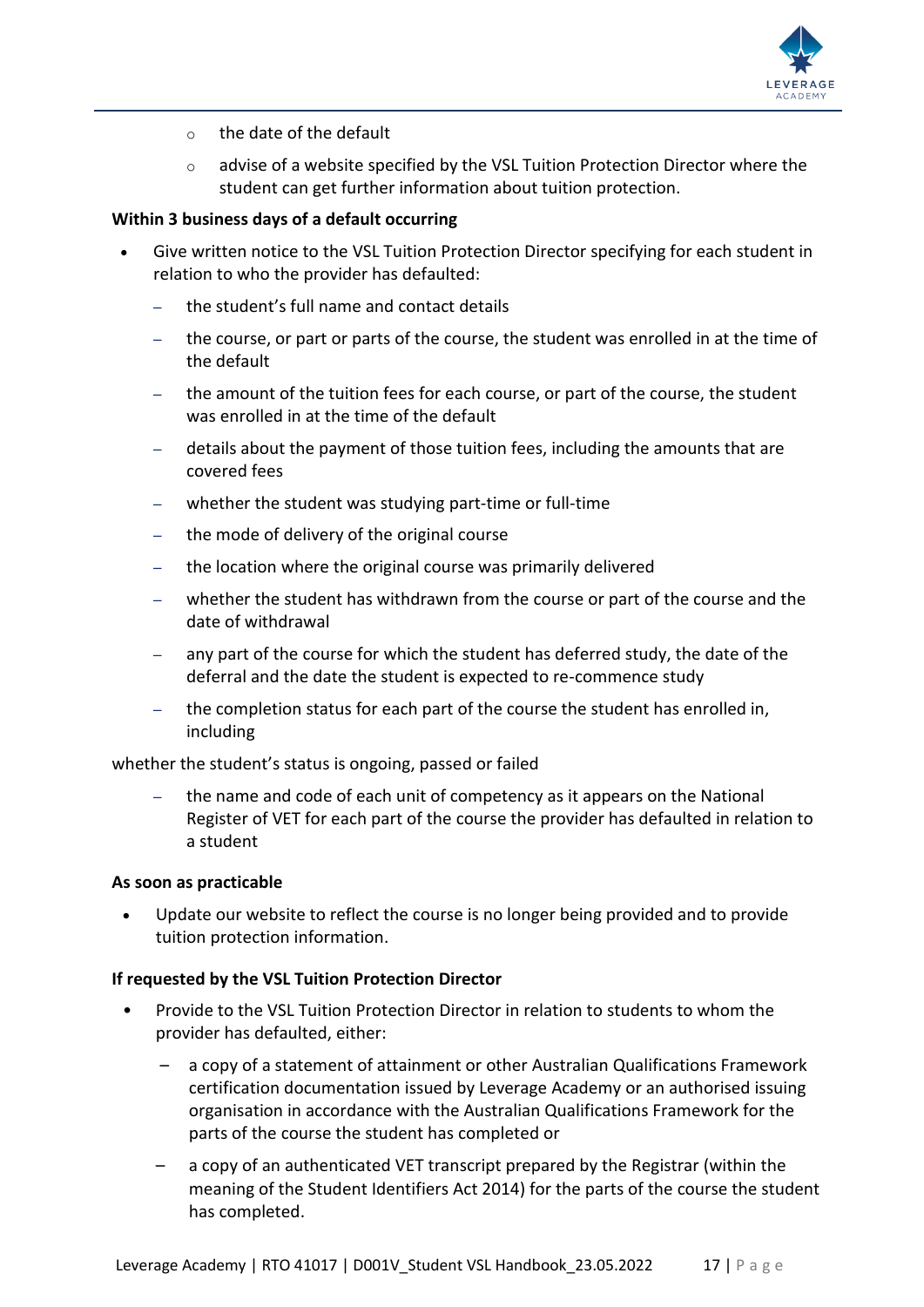

#### <span id="page-17-0"></span>2.4 Leverage Academy's obligations as a replacement provider

If requested by the VSL Tuition Protection Director, Leverage Academy must provide information to assist the Director to make decisions about whether a suitable replacement course exists for displaced students.

If a student accepts an offer of a place in a replacement course, Leverage Academy must give written notice of the acceptance to the VSL Tuition Protection Director within 14 days of the student's acceptance of the offer.

Leverage Academy must also:

- enrol the student in the replacement course as soon as practicable
- grant course credits for parts of the original course successfully completed by the student, as evidenced by:
	- a statement of attainment or other Australian Qualifications Framework certification documentation issued in accordance with the Australian Qualifications Framework; or
	- an authenticated VET transcript prepared by the Registrar (within the meaning of the Student Identifiers Act 2014)
- not charge the student tuition fees for the replacement component of the replacement course if tuition fees have been paid for the affected part of the original course.

#### <span id="page-17-1"></span>3. Definitions

| Term                      | <b>Definition</b>                                                                                    |
|---------------------------|------------------------------------------------------------------------------------------------------|
| VSL                       | VET Student Loan                                                                                     |
| <b>Tuition Protection</b> | Support for VSL students whose provider is unable to deliver their course<br>or part of their course |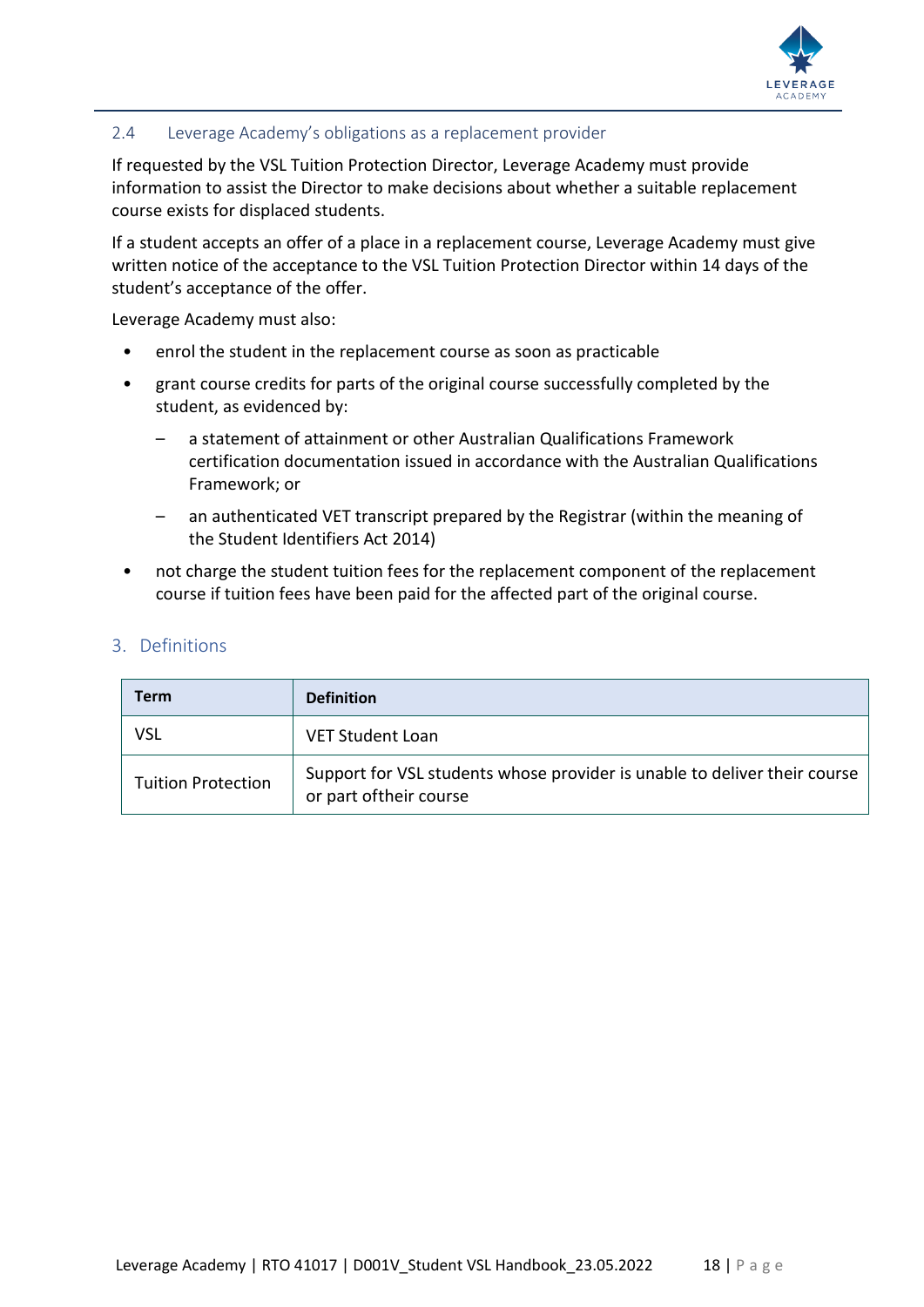

## <span id="page-18-0"></span>Privacy Policy and Procedure

### <span id="page-18-1"></span>**Objective**

Leverage Academy respects the privacy and confidentiality of its personnel and clients who use our products and services.

Leverage Academy is required to collect, use, store and disclose a range of personal information on students, employees and a range of other stakeholders. Leverage Academy is seriously committed to maintaining the privacy and confidentiality of all student, client and personnel records.

Leverage Academy complies with all privacy legislative requirements which include the Commonwealth [Privacy Act 1988](https://www.legislation.gov.au/Series/C2004A03712) and the [13 Australian Privacy Principles](http://www.oaic.gov.au/individuals/privacy-fact-sheets/general/privacy-fact-sheet-17-australian-privacy-principles) (APPs) as outlined in the Commonwealth [Privacy Amendment \(Enhancing Privacy Protection\) Act 2012.](https://www.legislation.gov.au/Details/C2015C00053)

Leverage Academy's policy is to take reasonable steps to make students / individuals aware that it is collecting personnel information about them, the purpose for which it is collecting the information, and who, (if applicable), we might pass the information on to.

NOTE: Where the term "we" or "us" is used, it refers to Leverage Academy.

#### <span id="page-18-2"></span>**Scope**

This policy applies to all students, clients, personnel, training partners and contractors of Leverage Academy.

#### <span id="page-18-3"></span>Regulatory Environment for VET Data

Leverage Academy is a Registered Training Organisation (RTO) and is regulated by the Australian Skills Quality Authority (ASQA). As per the National Centre for Vocational Education Research Limited (NCVER) privacy policy the following which requires RTOs to collect, hold, use and discloses a wide range of personal and sensitive information on students that have enrolled in nationally recognised training courses:

The Australian Skills Quality Authority [\(ASQA\)](https://www.asqa.gov.au/vet-registration) is the regulatory body for the VET sector. ASQA was established through the enactment of the *[National Vocational Education and](https://www.legislation.gov.au/Details/C2021C00130)  [Training Regulator Act 2011 \(Cth\)](https://www.legislation.gov.au/Details/C2021C00130) (the Act).*

Registered training organisations (RTOs) are obliged, as a condition of registration with ASQA, to collect and report **Total VET Activity Data** which must comply with the Australian VET Management Information Statistical Standard [\(AVETMISS\).](https://www.ncver.edu.au/rto-hub/avetmiss-support-for-rtos)

Total VET Activity data collection and reporting requirements are regulated through the *[Data Provision Requirements 2020](https://www.legislation.gov.au/Details/F2020L01517)* legislative instrument, together with the [National VET](https://www.education.gov.au/national-vet-data-policy-0)  [Data Policy,](https://www.education.gov.au/national-vet-data-policy-0) published by the Australian Government Department of Education and Training, and the [Australian Quality Training Framework.](http://www.ivet.com.au/a/184.html) Access to and disclosure of national VET provider collection data is governed by the National VET Data Policy agreed by the Council of Australian Governments Ministers responsible for skills under *the Act.*

Regulation of the collection, use and disclosure of the Unique Student Identifier (USI) is regulated by the *[Student Identifiers Act 2014 \(Cth\)](https://www.legislation.gov.au/Details/C2021C00100)*, and *[Student Identifiers](https://www.legislation.gov.au/Details/F2021C00286)*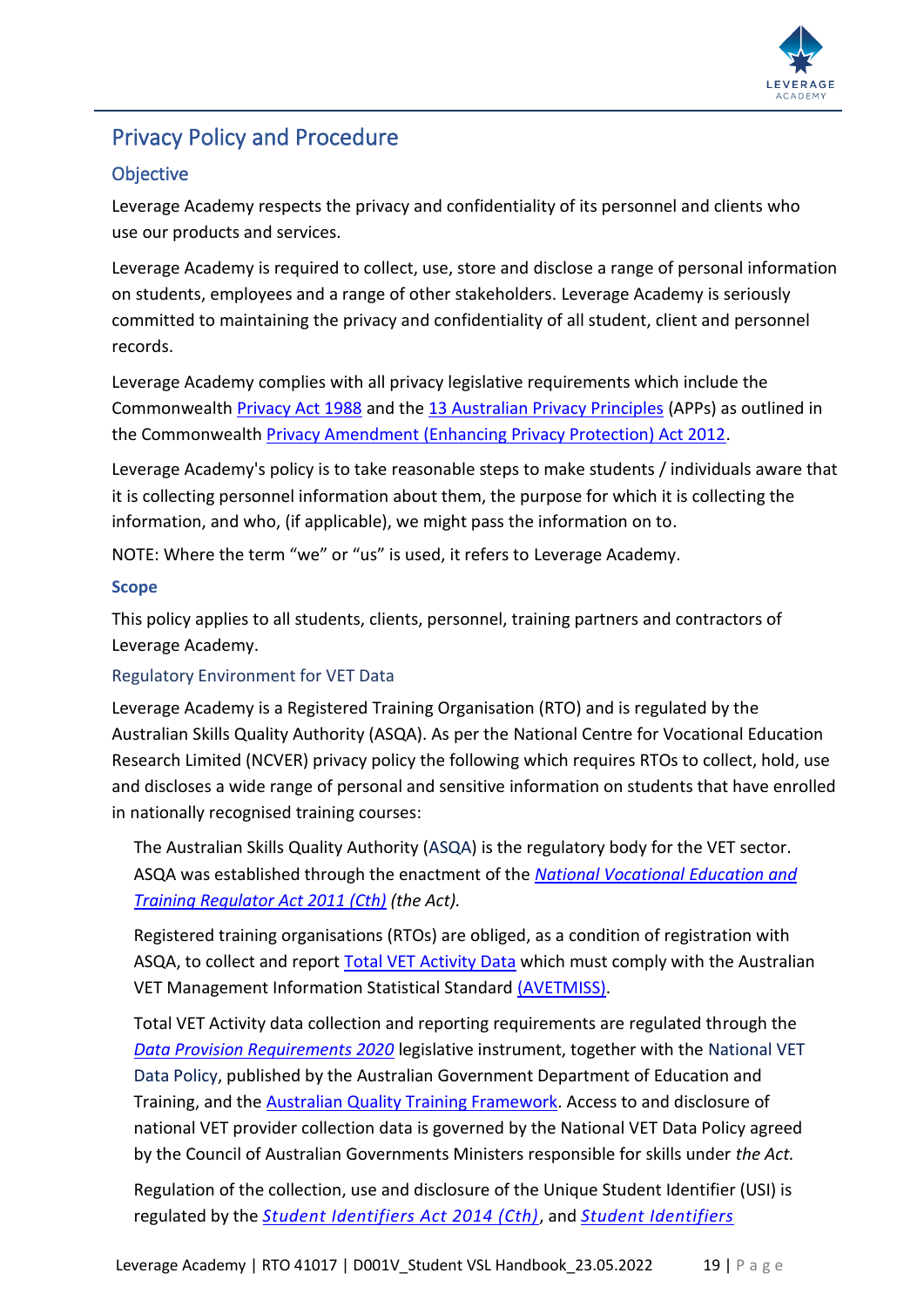

*[Regulations](https://www.legislation.gov.au/Details/F2021C00286)*. NCVER is authorised, under the Student Identifiers Regulations, to adopt, use and disclose USIs in certain circumstances.

Information is only shared with external agencies such as the National VET Regulator to meet our compliance requirements as an RTO. All information is kept in the strictest confidence.

The [National Vet Data Policy r](https://www.education.gov.au/national-vet-data-policy-0)equires all students to be presented with the following privacy statement and declaration upon enrolment into a VET course:

#### <span id="page-19-0"></span>Privacy Notice

#### **Why we collect your personal information**

As a registered training organisation (RTO), we collect your personal information so we can process and manage your enrolment in a vocational education and training (VET) course with us. If you do not provide adequate information as requested, Leverage Academy may not be able to process your application for enrolment in nationally-recognised training.

#### **How we use your personal information**

We use your personal information to enable us to deliver VET courses to you, and otherwise, as needed, to comply with our obligations as an RTO.

#### **How we disclose your personal information**

We are required by law (under the National Vocational Education and Training Regulator Act 2011 (Cth) (NVETR Act)) to disclose the personal information we collect about you to the National VET Data Collection kept by the National Centre for Vocational Education Research Ltd (NCVER). The NCVER is responsible for collecting, managing, analysing and communicating research and statistics about the Australian VET sector.

We are also authorised by law (under the NVETR Act) to disclose your personal information to the relevant state or territory training authority.

#### **How the NCVER and other bodies handle your personal information**

The NCVER will collect, hold, use and disclose your personal information in accordance with the law, including the Privacy Act 1988 (Cth) (Privacy Act) and the NVETR Act. Your personal information may be used and disclosed by NCVER for purposes that include populating authenticated VET transcripts; administration of VET; facilitation of statistics and research relating to education, including surveys and data linkage; and understanding the VET market.

The NCVER is authorised to disclose information to the Australian Government Department of Education, Skills and Employment (DESE), Commonwealth authorities, State and Territory authorities (other than registered training organisations) that deal with matters relating to VET and VET regulators for the purposes of those bodies, including to enable:

• administration of VET, including program administration, regulation, monitoring and evaluation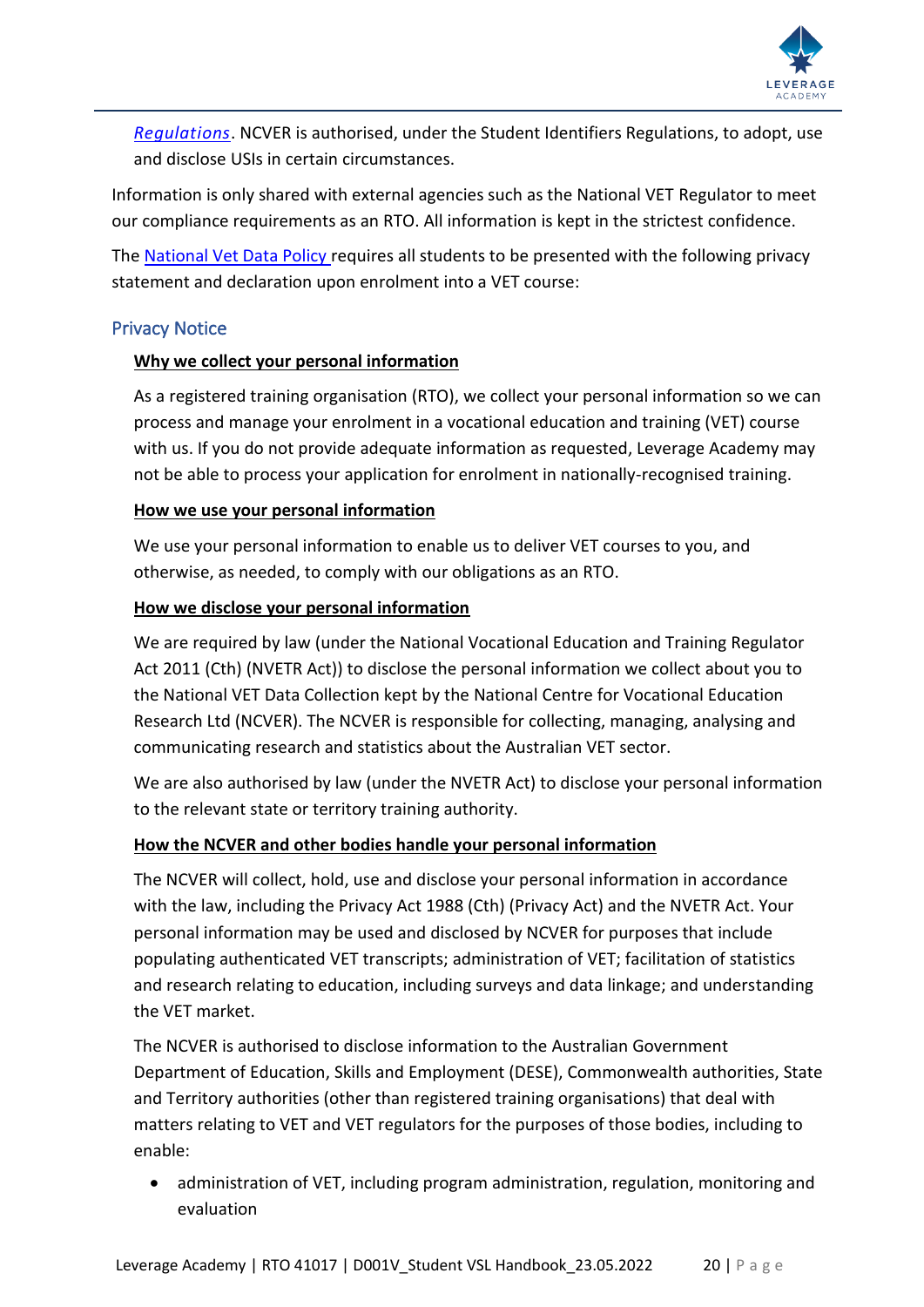

- facilitation of statistics and research relating to education, including surveys and data linkage
- understanding how the VET market operates, for policy, workforce planning and consumer information.

The NCVER may also disclose personal information to persons engaged by NCVER to conduct research on NCVER's behalf.

The NCVER does not intend to disclose your personal information to any overseas recipients.

For more information about how the NCVER will handle your personal information please refer to the NCVER's Privacy Policy at [ncver.edu.au/privacy.](http://www.ncver.edu.au/privacy)

If you would like to seek access to or correct your information, in the first instance, please contact your RTO using the contact details listed below.

DESE is authorised by law, including the Privacy Act and the NVETR Act, to collect, use and disclose your personal information to fulfil specified functions and activities. For more information about how the DESE will handle your personal information, please refer to the DESE VET Privacy Notice

at [dese.gov.au/national-vet-data/vet-privacy-notice.](https://www.dese.gov.au/national-vet-data/vet-privacy-notice)

Please refer to the additional State or Territory Authority Privacy Notice included in this application process should this be relevant to your application.

#### **Surveys**

You may receive a student survey which may be run by a government department or an NCVER employee, agent, third-party contractor or another authorised agency. Please note you may opt out of the survey at the time of being contacted.

#### **Contact information**

At any time, you may contact Leverage Academy to:

- request access to your personal information
- correct your personal information
- make a complaint about how your personal information has been handled
- ask a question about this Privacy Notice

#### <span id="page-20-0"></span>**Website**

Leverage Academy has taken strong measures to protect the security of your personal information and to ensure that your choices for its intended use are honoured. We take strong precautions to protect your data from loss, misuse, unauthorized access or disclosure, alteration, or destruction.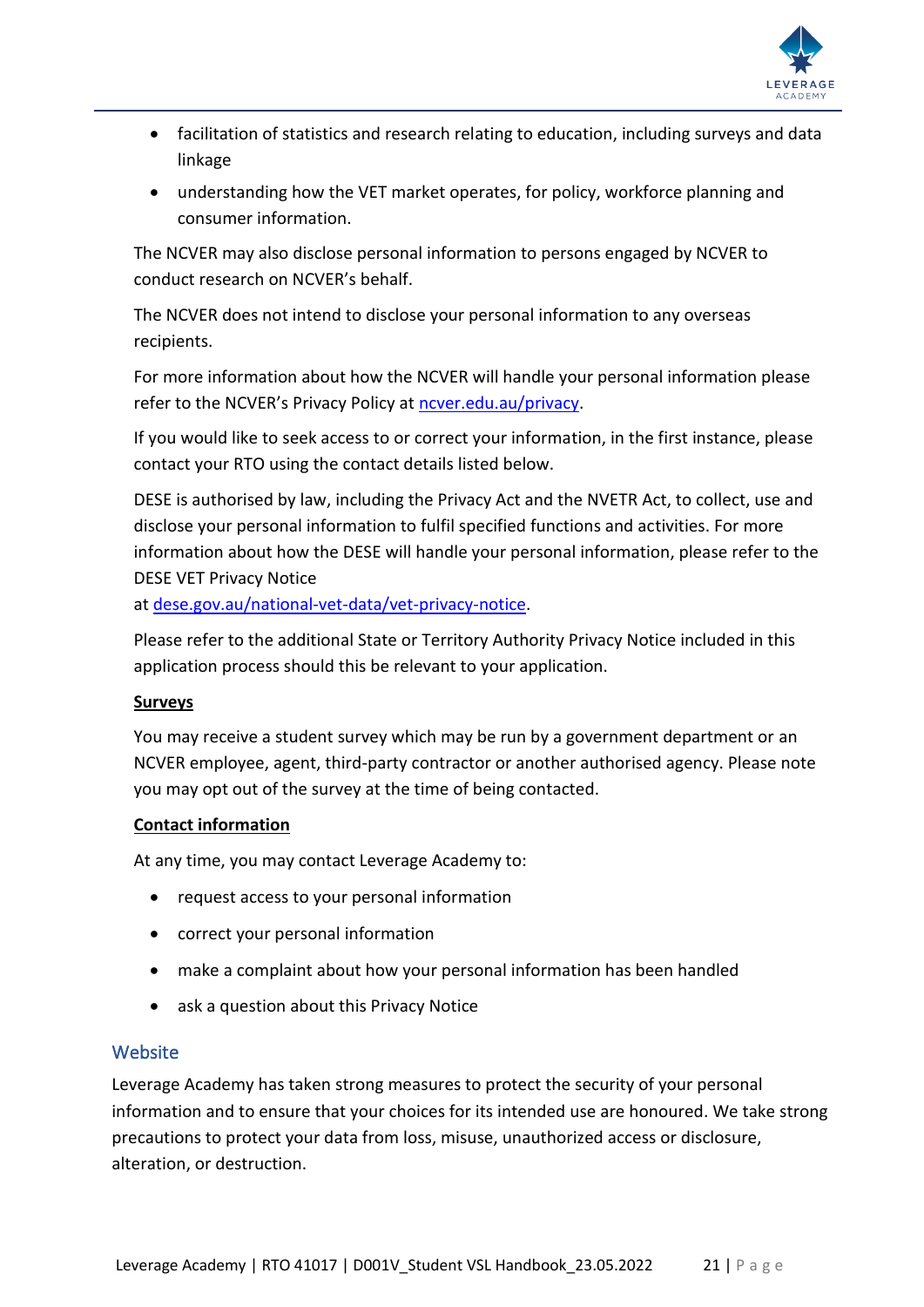

We guarantee your e-commerce transactions to be 100% safe and secure. When you place orders or access your personal account information, you're utilising secure server software SSL, which encrypts your personal information before it's sent over the Internet. SSL is one of the safest encryption technologies available.

Leverage Academy strictly protects the security of your personal information and honours your choices for its intended use. We carefully protect your data from loss, misuse, unauthorized access or disclosure, alteration, or destruction.

#### <span id="page-21-0"></span>Policy of Australian Privacy Principles (APPs)

#### <span id="page-21-1"></span>1APP. Open and transparent management of personal information

- a. Leverage Academy's Privacy Policy and Procedure is available free of charge, with all information being publicly available on its website
- b. Applicable details of the policy will be included in Leverage Academy's participant handbook, staff handbook, trainer handbook and operations manual
- c. Student information will be stored electronically for 30 years as required by industry guidelines
- d. The following types of personal information are generally collected, depending on the collection reason:
	- i. Contact details
	- ii. Employment details
	- iii. Educational background
	- iv. Demographic Information
	- v. Course progress and achievement information
	- vi. Financial billing information
- e. As a Registered Training Organisation (RTO), we are regulated by the Australian Skills Quality Authority (ASQA) to collect, hold, use and disclose a wide range of personal and sensitive information on students that have enrolled in nationally recognised training courses. Refer to **[Regulatory Environment for VET Data](#page-18-3)** section
- f. At times, some types of sensitive information can also be collected and held:
	- i. Identity details: full legal name, date of birth
	- ii. Employee details & HR information including tax file number, superannuation details
	- iii. Complaint or issue information
	- iv. Disability status & other individual needs
	- v. Language, literacy and numeracy levels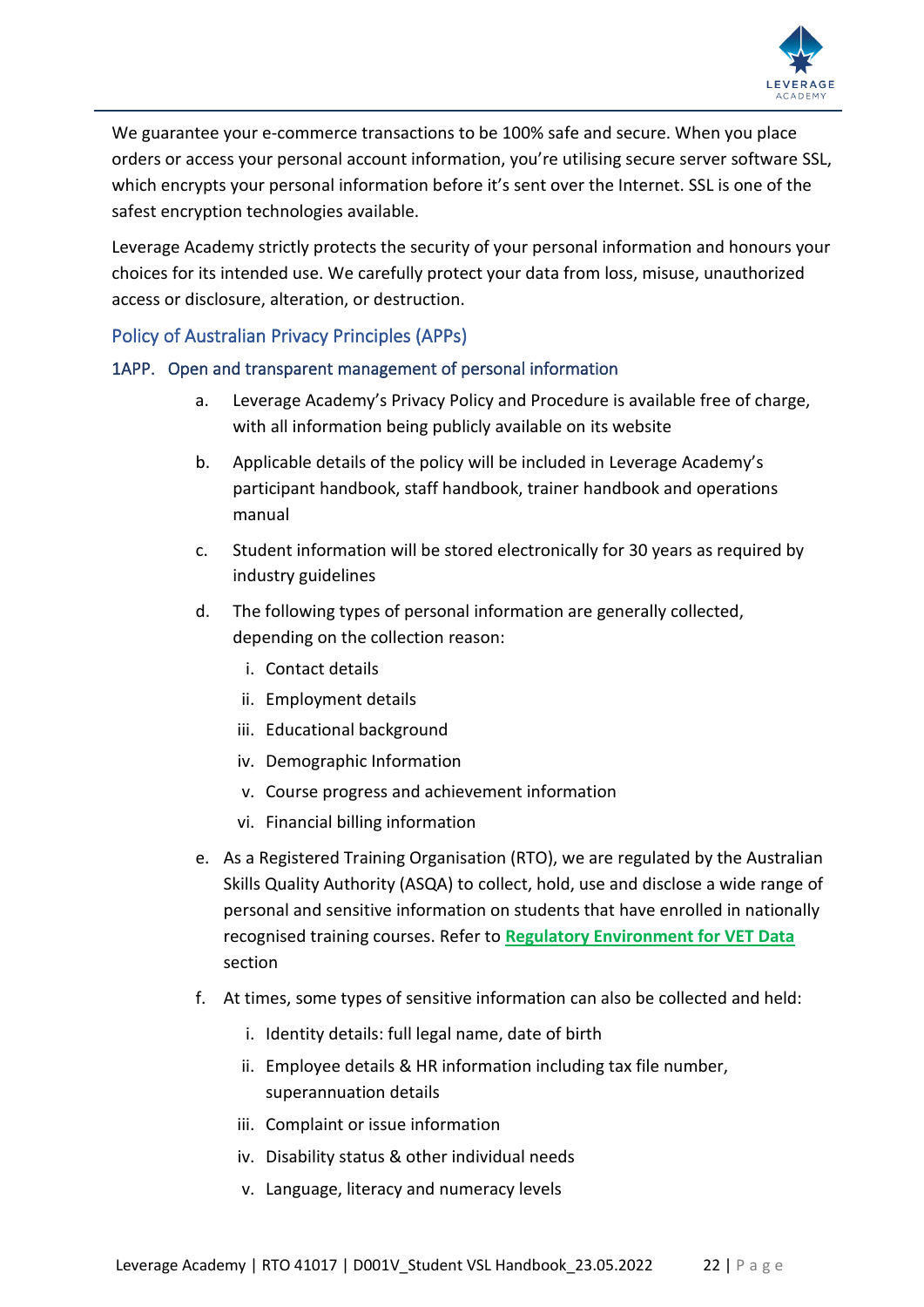

- vi. Indigenous status
- vii. Concession status
- viii. Details on your next of kin or parent/guardian
	- ix. Background checks (such as National Criminal Checks or Working with Children checks)
- g. If any person wishes to lodge a complaint about how Leverage Academy handles personal information, or if they feel we have breached the APPs, they can contact our Privacy Officer
	- i. The matter will be investigated within 7 working days
	- ii. A written reply of the outcome and action taken will be sent to the lodger of the complaint

#### <span id="page-22-0"></span>2APP. Anonymity and pseudonymity

- a. Individuals have the option to use a pseudonym or not to identify themselves when dealing with Leverage Academy, this can apply to when requesting information on a course, website enquiries, anonymous complaints/feedback or other situations in which an individuals' information is not required to complete a request
- b. Individuals will be required to disclose information of a personal nature as outlined in this policy for:
	- i. Those who wish to undertake nationally recognised training with Leverage Academy
	- ii. Those who request access to their personal records held by Leverage Academy

#### <span id="page-22-1"></span>3APP. Collection of solicited personal information

- a. Leverage Academy will collect information you provide:
	- i. That is reasonably necessary for our business activities
	- ii. By the completion of an enrolment form into a nationally accredited course
	- iii. By the completed course materials and assessments
	- iv. Upon commencement of employment with us
	- v. By the details you provide on our website
- b. With your consent, Leverage Academy will sometimes collect information, from your employer, a job services provider or other organisations where students may engage in placement for training and assessment purposes
- **c.** Leverage Academy collects information of a personal and sometimes sensitive nature such as outlined earlier in this policy: **[1APP. Open and transparent](#page-21-1)  [management of personal information](#page-21-1)**
- d. All information collected is obtained only through lawful and fair means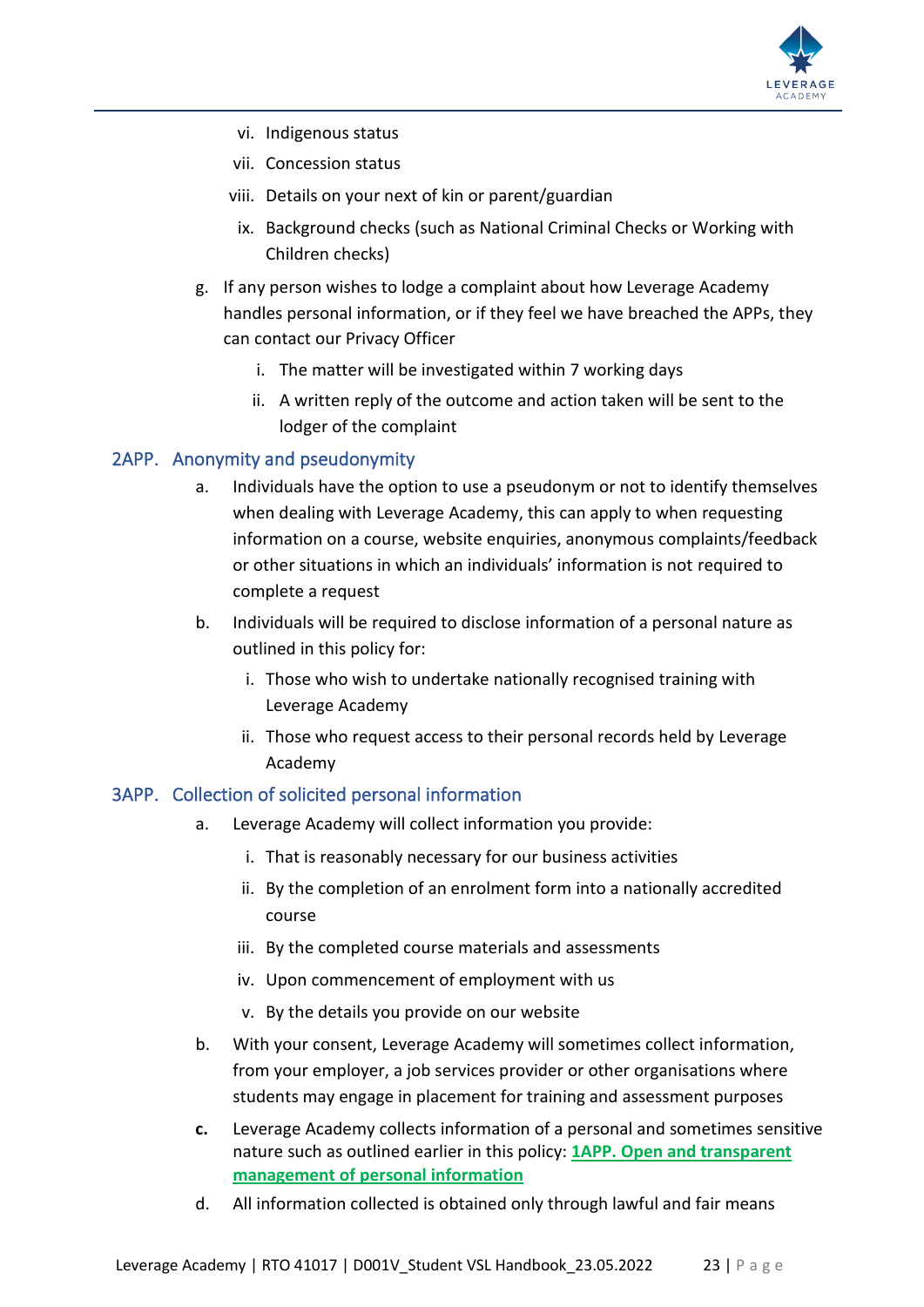

#### <span id="page-23-0"></span>4APP. Dealing with unsolicited personal information

- a. At times, Leverage Academy receives unsolicited personal information. Within a reasonable period after receiving the information, Leverage Academy will determine whether or not that it could have collected the information under Australian Privacy Principle 3 as if Leverage Academy had solicited the information
- b. Where Leverage Academy could not have collected this information (by law or for a valid business purpose) we immediately destroy or de-identify the information (unless it would be unlawful to do so)
- c. The information will be destroyed in a safe and secure manner

#### <span id="page-23-1"></span>5APP. Notification of the collection of personal information

- a. When information is collected or sourced from third parties, we take all reasonable steps to notify the student / individual of the details of the information collected or otherwise ensure that the person is aware of those matters
	- i. This notification occurs at or before the time of personal data collection, or as soon as practicable by the use of enrolment forms, assessment tools and Student Handbook
- b. The contact details for Leverage Academy privacy officer who handles enquiries, change requests and complaints relating to privacy matters is:
	- i. Leverage Academy Privacy Officer Phone: 1300 438 538 Email: [vivienc@leveragegroup.com.au](mailto:vivienc@leveragegroup.com.au)
- c. The collection of information is required or authorised by law as highlighted previously under the **[Objective](#page-18-1)** and **[Regulatory Environment for VET Data](#page-18-3)** sections for the purpose of:
	- i. To prove the identity of the student / individual
	- ii. Australian Taxation purposes
	- iii. Governmental statistical requirements
	- iv. To be able to issue a Statement of Attainment or Certificate
- d. There are consequences for the student / individual if some personal information is not collected such as:
	- i. Failure to provide your Unique Student identifier (USI) or an exemption from it, will mean that Leverage Academy cannot issue you with a Statement of Attainment or Certificate at the successful completion of a course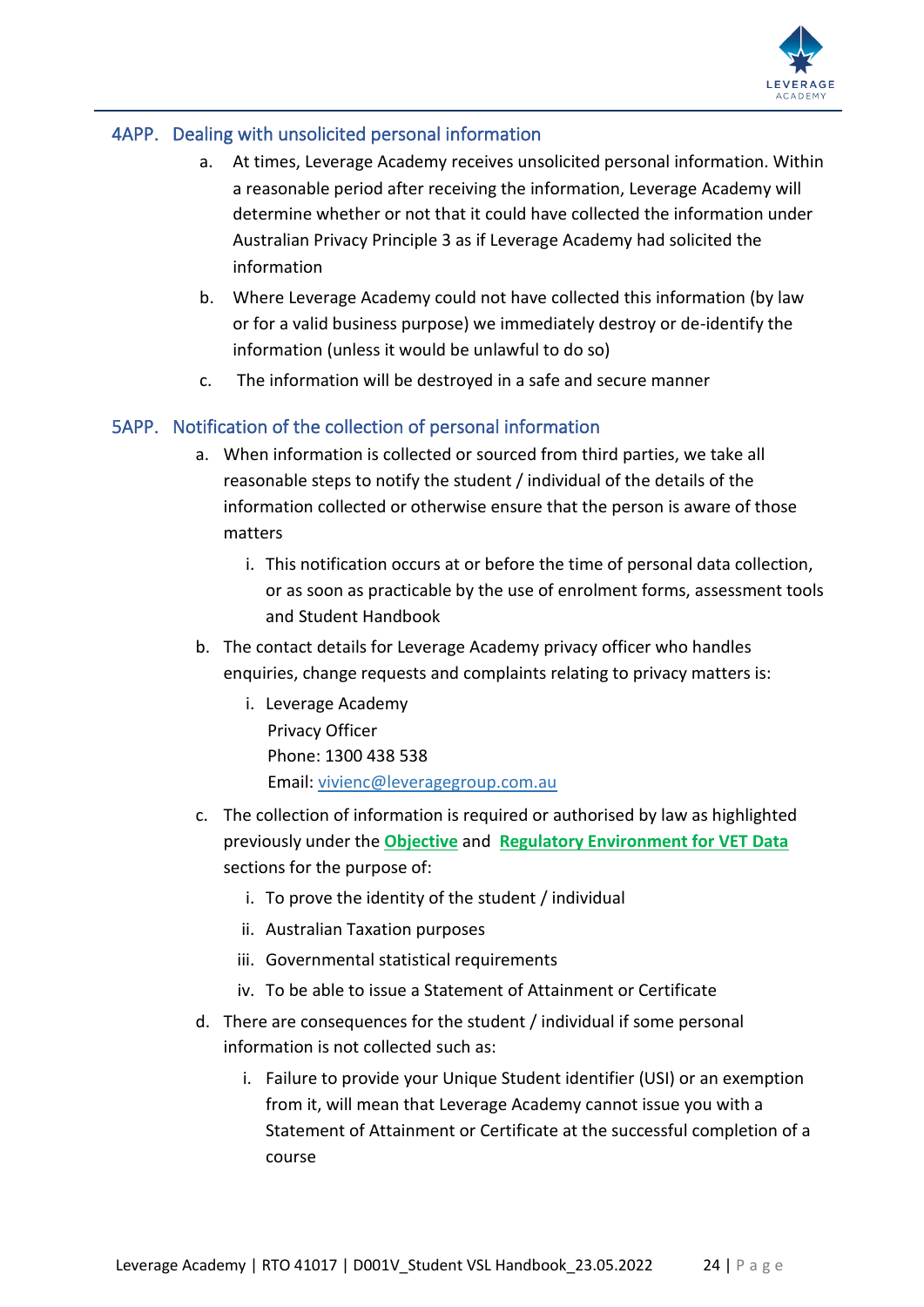

- e. A student / individual can access and seek correction of their personal information held by Leverage Academy as outlined later in this policy: **[12APP.](#page-26-2)  [Access to personal information](#page-26-2)**
- f. Leverage Academy is unlikely to disclose personal information to overseas recipients

#### <span id="page-24-0"></span>6APP. Use or disclosure of personal information

- a. Leverage Academy mainly uses information for the primary purpose that it was collected being for the provision of training and assessment and is required to disclose this information to a number of organisations such as:
	- i. Registering bodies such as the ASQA (National)
	- ii. Government funding bodies in each state and territory and/or Commonwealth Government
	- iii. Apprenticeship Centres
	- iv. Employers and Job Services Providers
	- v. External auditors and our consultants
	- vi. The Australian Taxation Office
	- vii. Other entities required by law and in accordance with the Privacy Act 1988.
- b. Leverage Academy will only disclose personal or sensitive information to a third party in situations where;
	- i. It is requirement provision of training and assessment
	- ii. Where the student / individual consented to a secondary use or disclosure
	- iii. It is an emergency and life-threatening situation
	- iv. In accordance with an 'enforcement related activity'
- c. In situations that Leverage Academy has given provided personal information in an emergency situation or an enforcement related activity, we will make a written record noting:
	- i. The government agency involved
	- ii. The date and time of disclosure
	- iii. What personal information was disclosed?
	- iv. The basis for our reasonable belief that it was a requirement to disclose the requested personal information

#### <span id="page-24-1"></span>7APP. Direct marketing

- a. Your personal information will never be sold to any marketing company or third party
- b. Leverage Academy may use your personal information to market directly to you only for the provision of further training and assessment with Leverage Academy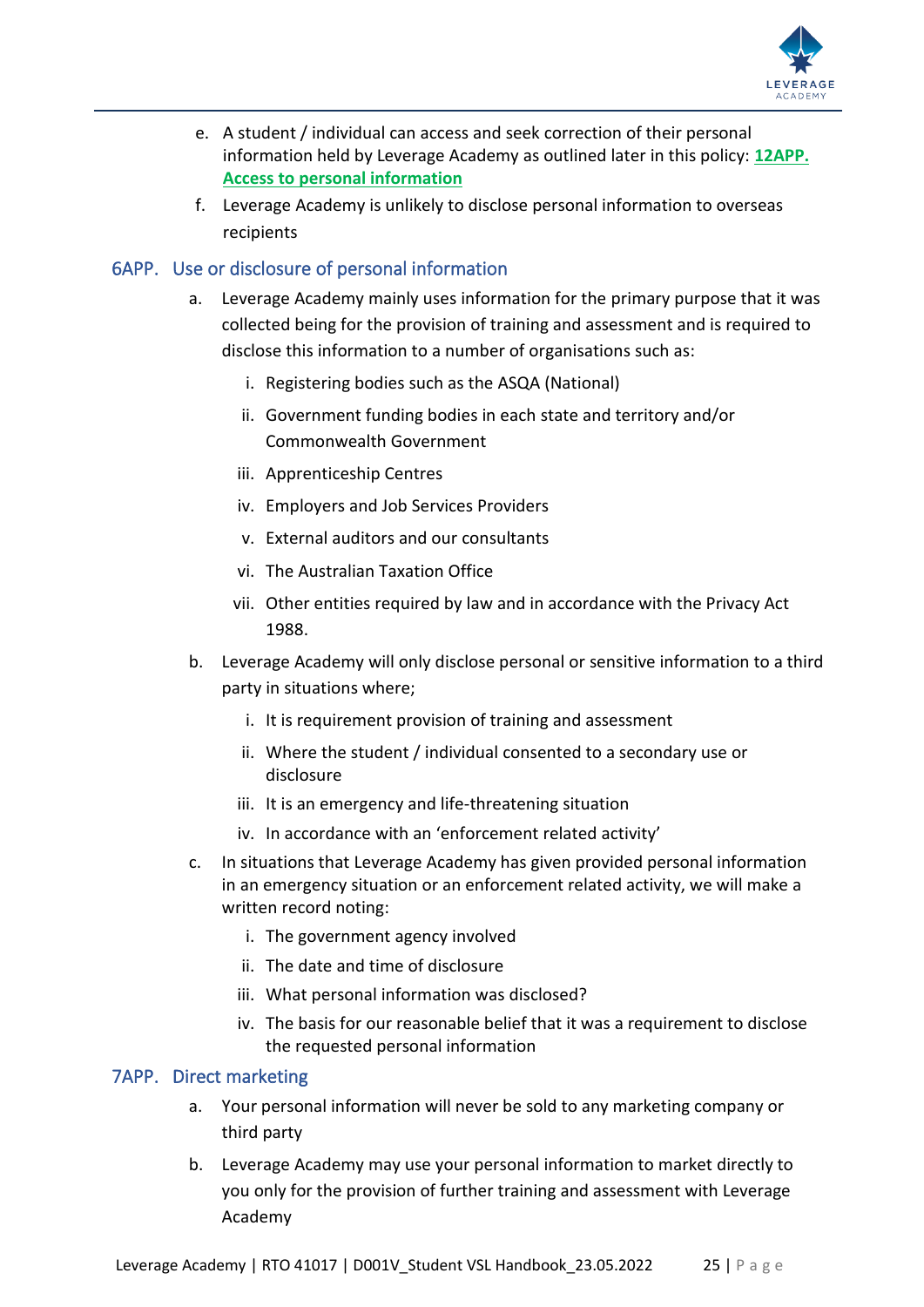

- c. Leverage Academy will only use your information for direct marketing communications if you have provided consent to use your information for this purpose and you have opted-in to this type of communication
	- i. An 'opting out' provision has been made

#### <span id="page-25-0"></span>8APP. Cross-border disclosure of personal information

- a. Leverage Academy will not disclose your personal information to any entity outside of Australia unless you have provided your express written consent
- b. The only contact information provided to overseas service or product providers are Leverage Academy email addresses, facsimile number or telephone numbers
- c. Leverage Academy will only disclose company contact information to overseas organisations where such contact is vital to the conduct of business and where the overseas organisation is subject to privacy laws in their own jurisdiction and have a privacy policy that forbids forwarding of company contact information to any third party
- d. All records will be stored in Australia

#### <span id="page-25-1"></span>9APP. Adoption, use or disclosure of government related identifiers

- a. In some circumstances, Leverage Academy is required to collect government related identifiers. They can consist of:
	- i. Concession Numbers
	- ii. Tax File Numbers
	- iii. Drivers Licence Numbers
	- iv. Passport Numbers
	- v. Birth Certificate Numbers
- b. Leverage Academy will not use or disclose these government related identifiers except:
	- i. In situations required by Australian law or other legal requirements
	- ii. Where reasonably necessary to verify the identity of the individual
	- iii. Where reasonably necessary to fulfil obligations to an agency or a State or Territory authority
	- iv. Where required under the Standards for NVR Registered Training Organisations 2012 and Data Provision Requirements 2012
	- v. As prescribed by regulations
	- vi. Where express consent has been given to disclose this information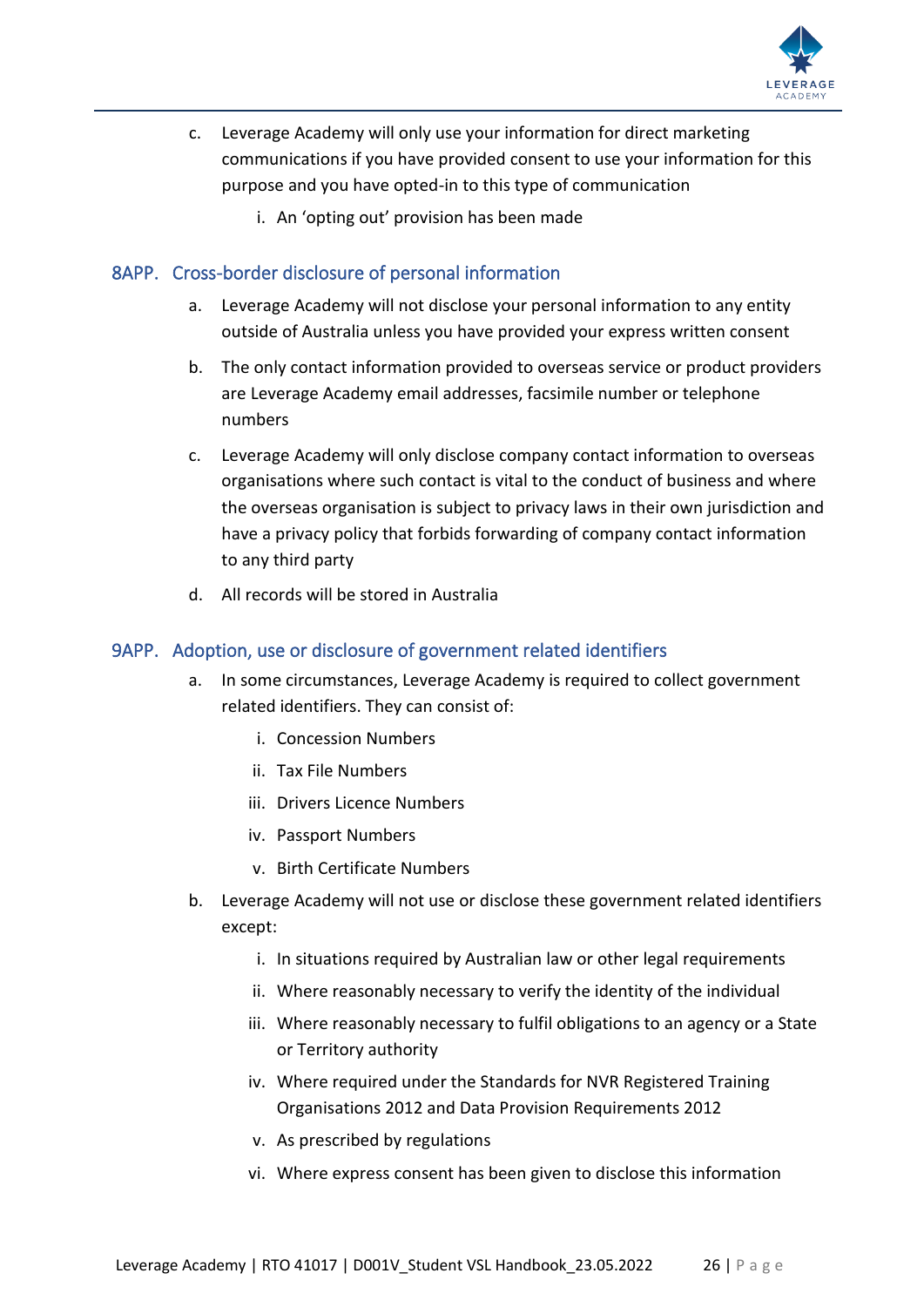

#### <span id="page-26-0"></span>10APP. Quality of personal information

- a. Leverage Academy collects information and ensures it is accurate, up to date and complete
- b. Leverage Academy will take all reasonable steps to ensure that the information provided from individuals is correct and any third-party information received can be verified for accuracy, currency and completeness

#### <span id="page-26-1"></span>11APP. Security of personal information

- a. All personal and sensitive information is kept safe and secure at all times, only people who are authorised may access this information
- b. Personal and Sensitive information is protected from unauthorised access, interference, misuse, loss, modification or disclosure
- c. Destruction of personal and sensitive information is carried out by secure shredding or secure electronic deletion
- d. All personal and sensitive information is stored in secure, password protected systems, such as financial system, learning management system and student management system
- e. Hard copies of personal and sensitive information are stored in locked filing cabinets and archive facilities
- f. Personal and sensitive information is monitored for appropriate authorised use at all times

#### <span id="page-26-2"></span>12APP. Access to personal information

- a. Students / individuals may request copies of information which is kept about them at any time free of charge. In some circumstances, Leverage Academy may charge for printing and postage
- b. All requests for access to personal information including certificate reprint must be in writing as the student / individual must be able to identify themselves and verify their identity prior to any information being disclosed. Requirements for proof of identity are:
	- i. Full legal name
	- ii. Date of Birth
	- iii. Serial number on I.D. given at time of enrolment such as driver's licence, passport or birth certificate (If recorded)
	- iv. USI Number
	- v. Learner's address at time of certificate issuance
- c. All requests must be made to:
	- i. Leverage Academy Privacy Officer Phone: 1300 438 538 Email: [vivienc@leveragegroup.com.au](mailto:vivienc@leveragegroup.com.au)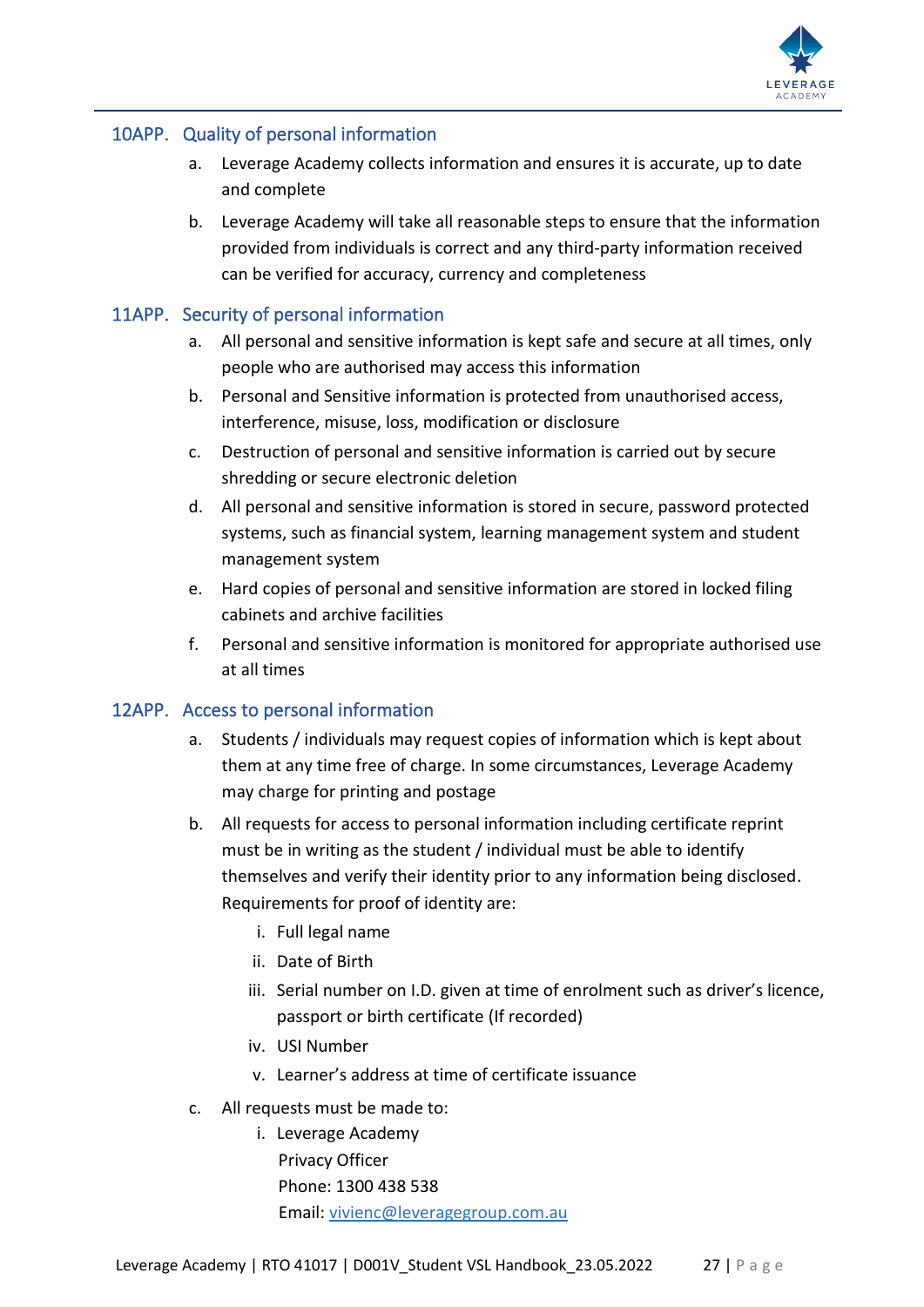

- d. We will make sure through confirmation of identity that the request is made by the student / individual concerned, or by another person who is authorised to make a request on their behalf
- e. Leverage Academy will respond to a request for access:
	- i. Within 14 calendar days, when informing our refusal to give access and providing reasons for refusal in writing, and the complaint process available to the student / individual; or
	- ii. Within 30 calendar days, by providing access to the requested personal information and in the manner in which it was requested

#### <span id="page-27-0"></span>13APP. Correction of personal information

- a. Students / individuals who feel that the information Leverage Academy uses and stores is inaccurate or incomplete may request to have the information updated and corrected. Such corrections must be in writing
	- i. All requests for corrections will follow the same processes as those previously outlined in **[12APP. Access to personal information](#page-26-2)** points b to d
- b. Upon a student's / individual's request to correct personal information held, Leverage Academy will:
	- i. Take reasonable steps to make the corrections
	- ii. Inform any third parties of corrections made to personal information, if this information was previously provided to these parties
	- iii. Complete all corrections free of charge
- c. Where Leverage Academy becomes aware that personal information, we hold is inaccurate, out-of-date, incomplete, irrelevant, misleading, or not having regard to the purpose for which it is held, then we will take reasonable steps to correct the held personal information

**Related RTO Standard/s:** Clause 8.5 and 8.6

**Related VET Student Loans Rules:** Part 7, Division 1, Subdivision L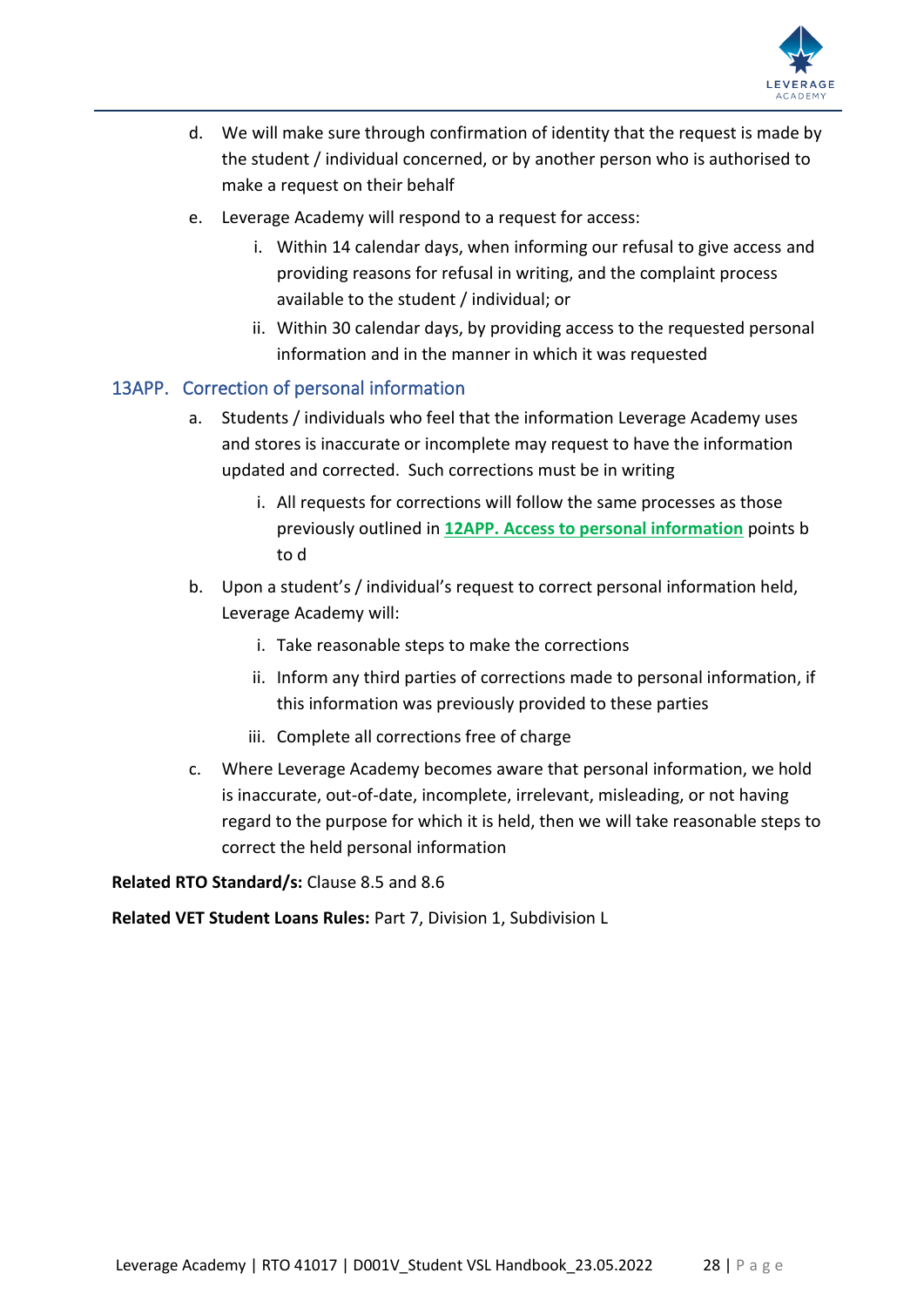

<span id="page-28-0"></span>

| <b>Appendix 1: VSL Request Form</b>                                                                                                                                                                          |  |  |  |  |  |  |  |
|--------------------------------------------------------------------------------------------------------------------------------------------------------------------------------------------------------------|--|--|--|--|--|--|--|
| By completing and submitting this form, you are requesting a VET Student Loan. To determine your eligibility for<br>a VET Student Loan, please refer to: https://www.leveragegroup.com.au/vet-student-loans/ |  |  |  |  |  |  |  |
| Yes - You will need to complete a VSL Parental Consent Form docs.education.gov.au/documents/vet-                                                                                                             |  |  |  |  |  |  |  |
| student-loans-parental-consent-form                                                                                                                                                                          |  |  |  |  |  |  |  |
| No - proceed with the next question.                                                                                                                                                                         |  |  |  |  |  |  |  |
| Have you studied this course at another provider and deferred your fees via VSL?<br>If yes, how much of the course cap have you deferred via VSL? $\frac{5}{2}$<br>Yes<br>No                                 |  |  |  |  |  |  |  |
| Have you previously withdrawn from this course?<br>If yes, provide main reason for withdrawal<br>Yes<br>No                                                                                                   |  |  |  |  |  |  |  |
| Please complete the form in BLOCK LETTERS                                                                                                                                                                    |  |  |  |  |  |  |  |
| <b>PERSONAL DETAILS</b>                                                                                                                                                                                      |  |  |  |  |  |  |  |
| Student ID<br>Family name                                                                                                                                                                                    |  |  |  |  |  |  |  |
| Given names                                                                                                                                                                                                  |  |  |  |  |  |  |  |
| Date of birth<br>Email                                                                                                                                                                                       |  |  |  |  |  |  |  |
| Course code<br>Course title                                                                                                                                                                                  |  |  |  |  |  |  |  |
| <b>Tax File Number</b><br><b>USI Number</b>                                                                                                                                                                  |  |  |  |  |  |  |  |
| <b>VET STUDENT LOAN DETAILS</b>                                                                                                                                                                              |  |  |  |  |  |  |  |

If you have changed providers but not your course and wish to continue to access VSL, you will only have available the remaining loan amount to access with Leverage Academy. If you do not correctly declare this information, you will be made liable for any tuition not covered by the overall VSL course cap.

You may be required to provide evidence of your VET Student Loan debt by providing previous Commonwealth Assistance Notice(s),

or a statement from either myUniAssist (**[app.heims.education.gov.au/myuniassist/Forms/Logon.aspx](http://app.heims.education.gov.au/myuniassist/Forms/Logon.aspx)**[\)](http://app.heims.education.gov.au/myuniassist/Forms/Logon.aspx) or myGov (**[my.gov.au](http://my.gov.au/)**).

## **STUDENT DECLARATION**

I declare that the information provided within this form is to be true and accurate

I have attached the required certified copies of evidence of the following requirements.

**[Evidence of academic suitability](https://www.vu.edu.au/current-students/your-course/fees/vet-tafe-fees/vet-student-loans)**

**[Evidence of residency requirement](https://www.vu.edu.au/current-students/your-course/fees/vet-tafe-fees/vet-student-loans)**

**[Parental/guardian consent form](https://docs.employment.gov.au/documents/vet-student-loans-parental-consent-form)** [if you are under 18 years of age](https://docs.employment.gov.au/documents/vet-student-loans-parental-consent-form)

I have read and understood the privacy information in accordance with the Students Information Privacy Collection Statement and the Academy's Privacy Policy, available at Leverage Academy VSL Student handbook: <https://www.leveragegroup.com.au/vet-student-loans-reference-guides/>

**Signature: Date:**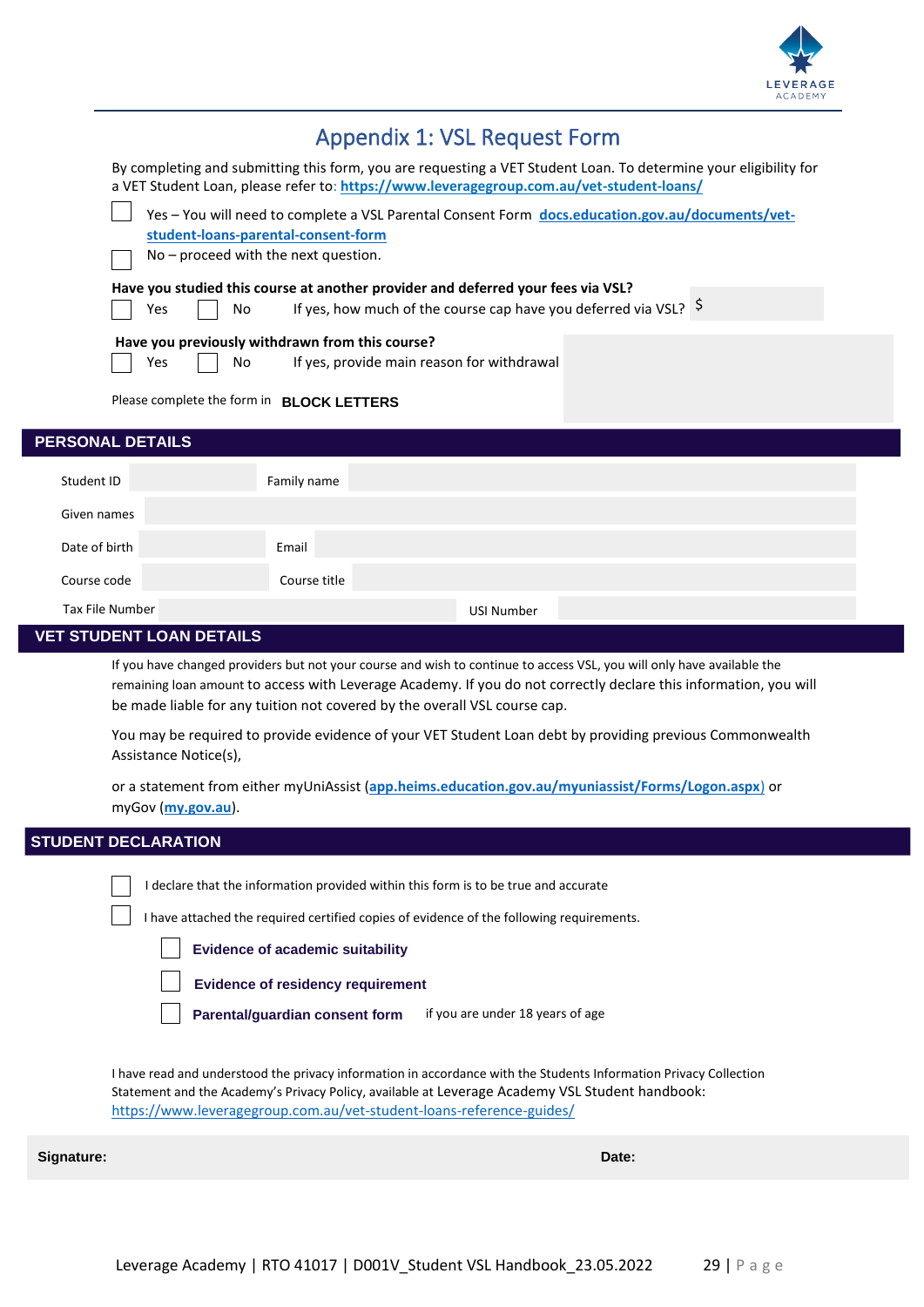

## Appendix 2A: VET Student Loans Statement of Covered Fees

<span id="page-29-0"></span>Date of notice

*(must be issued before the first census day)*

#### **Issued to:**

| Student name        |               |  |  |  |  |  |
|---------------------|---------------|--|--|--|--|--|
| Residential address |               |  |  |  |  |  |
| Email address       |               |  |  |  |  |  |
| Phone number        | <b>CHESSN</b> |  |  |  |  |  |
| Student ID number   | <b>USI</b>    |  |  |  |  |  |

#### **Issued by:**

| RTO code         | 41017                     | Provider name   Leverage Academy |
|------------------|---------------------------|----------------------------------|
| Business name(s) | Leverage Services Pty Ltd |                                  |

#### **Course details:**

| Course code & name | Total course | Tuition fees covered | Tuition fees not covered |
|--------------------|--------------|----------------------|--------------------------|
|                    | cost         | by VET Student Loan  | by VET Student Loan      |
|                    |              |                      |                          |

#### **Glossary of Acronyms**

- CHESSN Commonwealth Higher Education Student Support Number (only applies if you have studied at a higher education before 2021)
- RTO Registered training organisation as listed on the National Register of VET at training.gov.au USI Unique Student Identifier

#### **IMPORTANT INFORMATION**

Your enrolment in the above course has been accepted on the basis that some or all of the tuition fees for your course will be covered by a VET Student Loan.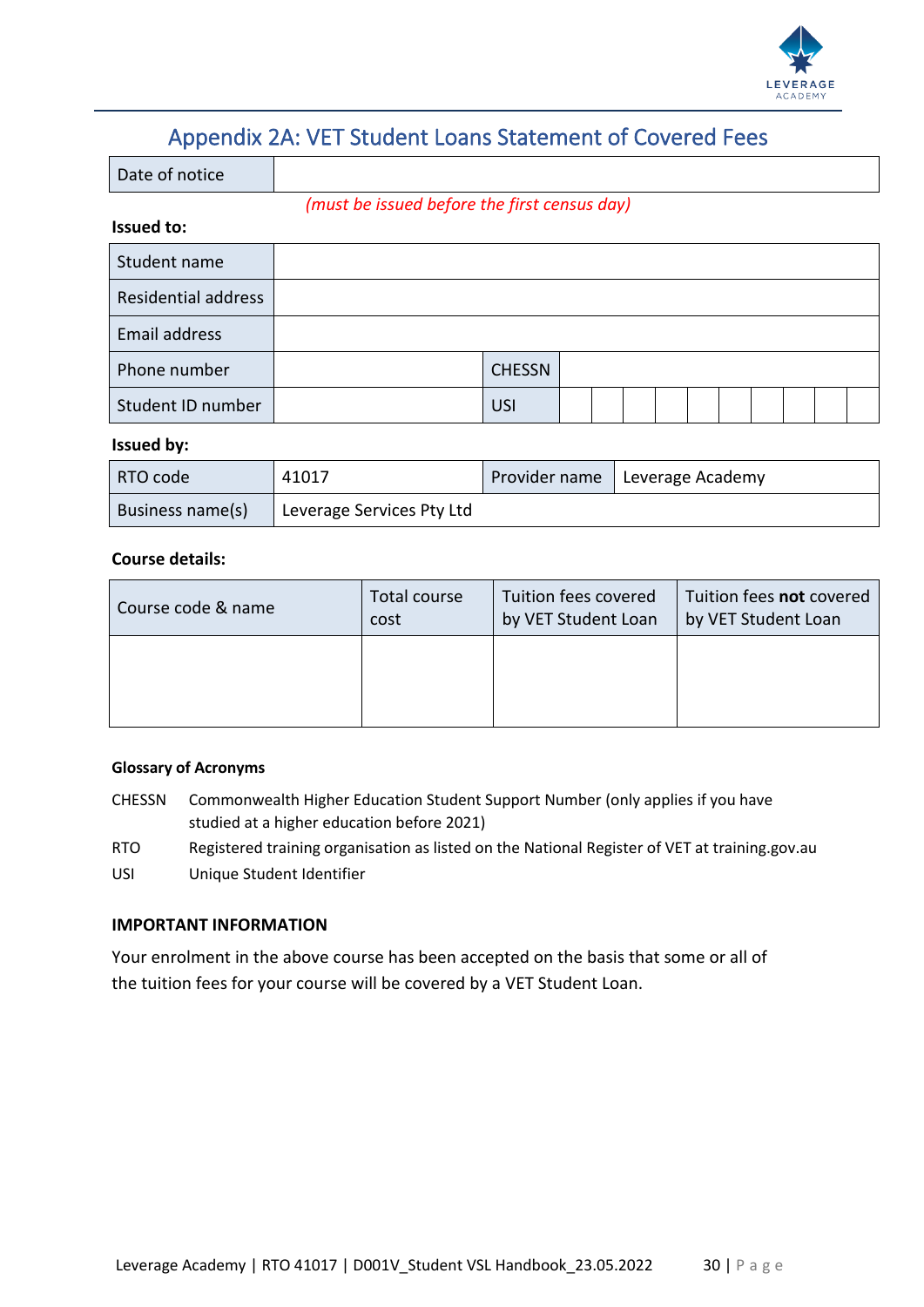

## Appendix 2B: VET Student Loans Fee Notice

<span id="page-30-0"></span>

*(must be issued at least 14 days before the census day)*

#### **Issued to:**

| Student name        |               |  |  |  |  |  |
|---------------------|---------------|--|--|--|--|--|
| Residential address |               |  |  |  |  |  |
| Email address       |               |  |  |  |  |  |
| Phone number        | <b>CHESSN</b> |  |  |  |  |  |
| Student ID number   | <b>USI</b>    |  |  |  |  |  |

#### **Issued by:**

| RTO code         | 41017                     | Provider name   Leverage Academy |
|------------------|---------------------------|----------------------------------|
| Business name(s) | Leverage Services Pty Ltd |                                  |

#### **Details relevant to this fee period:**

| Course code |  |
|-------------|--|
| Course name |  |

| Unit of<br>competency code | Unit of competency name |
|----------------------------|-------------------------|
|                            |                         |
|                            |                         |
|                            |                         |
|                            |                         |
|                            |                         |

| Unit<br>No. | Census day | Tuition fees | Amount<br>covered by<br><b>VSL</b> | <b>VETSL</b> debt<br>amount* | Amount<br>payable | Payment<br>due by |
|-------------|------------|--------------|------------------------------------|------------------------------|-------------------|-------------------|
|             |            |              |                                    |                              |                   |                   |

\*Your VSL debt (VETSL debt) amount may include a 20% loan fee. If a loan fee applies to you, it will be included in the amount shown here.

#### **Glossary of Acronyms**

- CHESSN Commonwealth Higher Education Student Support Number (only applies if you have studied at a higher education before 2021)
- RTO Registered training organisation as listed on the National Register of VET at training.gov.au USI Unique Student Identifier
- VETSL debt VET Student Loan debt as defined in the Act (effective from 1 July 2019)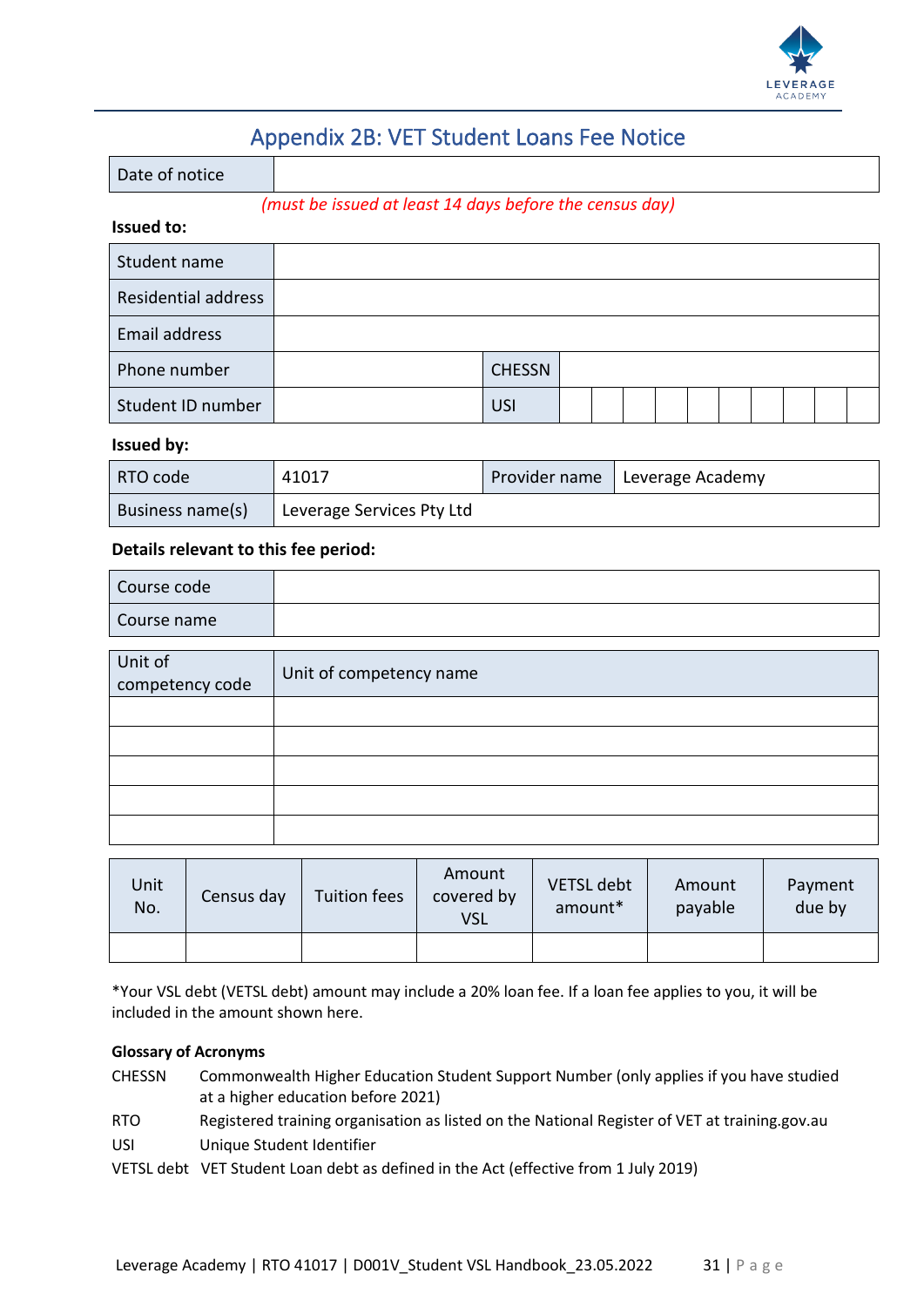

#### **IMPORTANT INFORMATION**

- 1. If you believe that the information contained in this notice is incorrect, you have the right to request a correction in accordance with Leverage Academy's information management procedure which is available at<https://www.leveragegroup.com.au/vet-student-loans-reference-guides/>
- 2. You may be required to communicate your agreement for the Secretary of the Department of Education, Skills and Employment to continue to use a VET Student Loan to pay the tuition fees for your course (by submitting a Progression Form when requested).
- 3. A VET Student Loan will not be used to pay the covered fees for a part of your course if you advise Leverage Academy's **before** the census day that you do not want to access a loan for your tuition fees. This advice must be in writing and you should keep a copy for your records.
- 4. If you do **not** want to continue studying part of the course relevant to this notice, you must withdraw **before** the census day in accordance with Leverage Academy's withdrawal procedure to avoid incurring a VETSL debt. Leverage Academy's withdrawal procedure is available at <https://www.leveragegroup.com.au/vet-student-loans-reference-guides/>
- 5. If you withdraw from the mentioned part of your course before the census day, you will not incur a VETSL debt for the amount indicated, and any upfront tuition fees already paid will be refunded.
- 6. Any VETSL debt will remain a personal debt until it is repaid to the Commonwealth.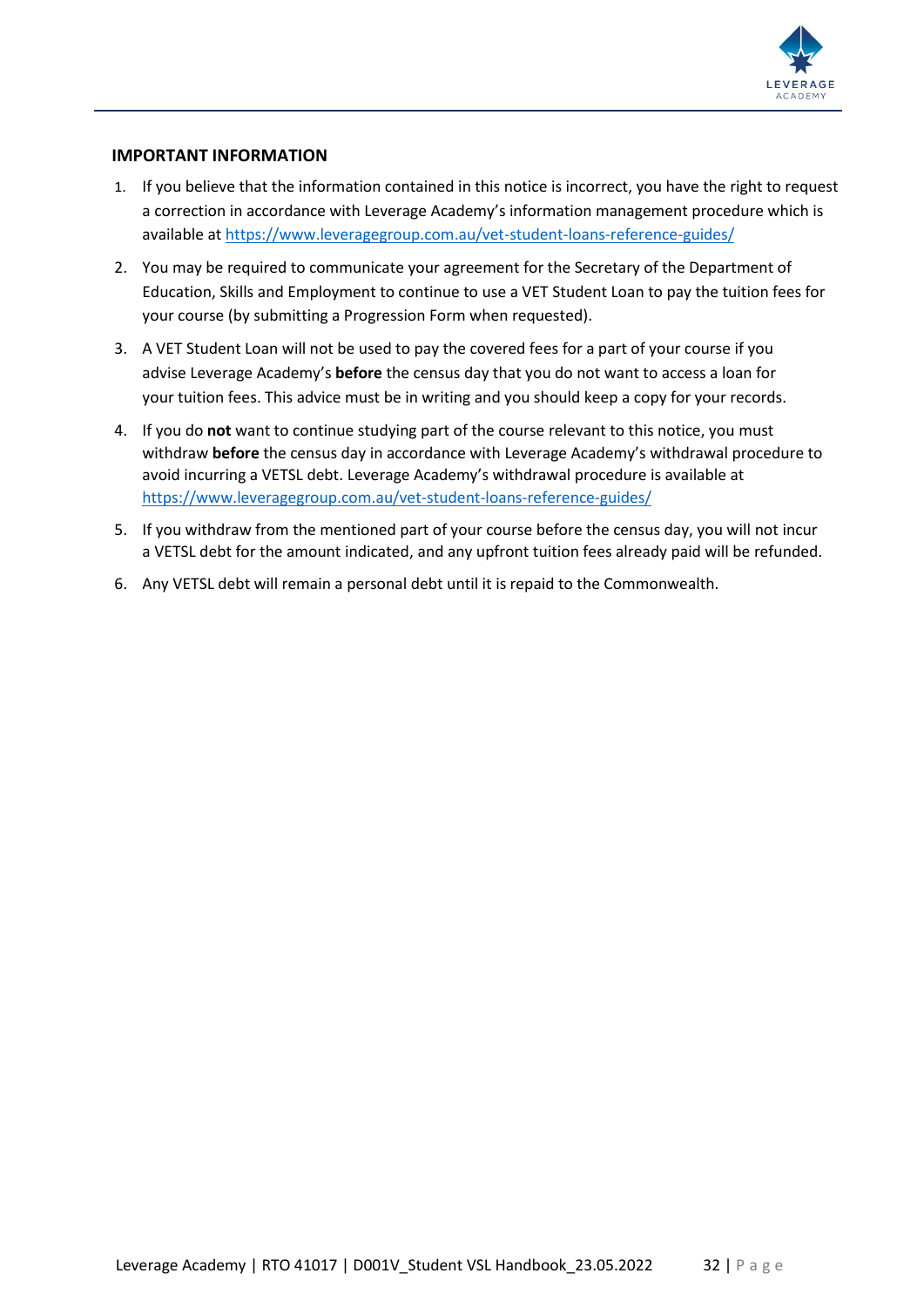

## Appendix 3: Commonwealth Assistance Notice

<span id="page-32-0"></span>

| Date of notice    |                                                      |
|-------------------|------------------------------------------------------|
|                   | (must be issued within 28 days after the census day) |
| <b>Issued to:</b> |                                                      |

| Student name               |               |  |  |  |  |  |
|----------------------------|---------------|--|--|--|--|--|
| <b>Residential address</b> |               |  |  |  |  |  |
| Email address              |               |  |  |  |  |  |
| Phone number               | <b>CHESSN</b> |  |  |  |  |  |
| Student ID number          | <b>USI</b>    |  |  |  |  |  |

#### **Issued by:**

| RTO code         | 41017                                  | Provider name   Leverage Academy |
|------------------|----------------------------------------|----------------------------------|
| Business name(s) | <sup>1</sup> Leverage Services Pty Ltd |                                  |

#### **Details relevant to this fee period:**

| Course code     |                         |
|-----------------|-------------------------|
| Course name     |                         |
|                 |                         |
| Unit of         | Unit of competency name |
| competency code |                         |
|                 |                         |
|                 |                         |
|                 |                         |
|                 |                         |
|                 |                         |

| Unit<br>No. | Census day | <b>Tuition fees</b> | Amount<br>covered by<br><b>VSL</b> | <b>VETSL debt</b><br>amount* | Amount<br>payable | Payment<br>due by |
|-------------|------------|---------------------|------------------------------------|------------------------------|-------------------|-------------------|
|             |            |                     |                                    |                              |                   |                   |

\*Your VSL debt (VETSL debt) amount may include a 20% loan fee. If a loan fee applies to you, it will be included in the amount shown here.

#### **Glossary of Acronyms**

CHESSN Commonwealth Higher Education Student Support Number (only applies if you have studied at a higher education before 2021)

RTO Registered training organisation as listed on the National Register of VET at training.gov.au

USI Unique Student Identifier

VETSL debt VET Student Loan debt as defined in the Act (effective from 1 July 2019)

#### **IMPORTANT INFORMATION**

If you believe that the information contained in this notice is incorrect, you have the right to request a correction in accordance with Leverage Academy's information management procedure which is available at <https://www.leveragegroup.com.au/vet-student-loans-reference-guides/>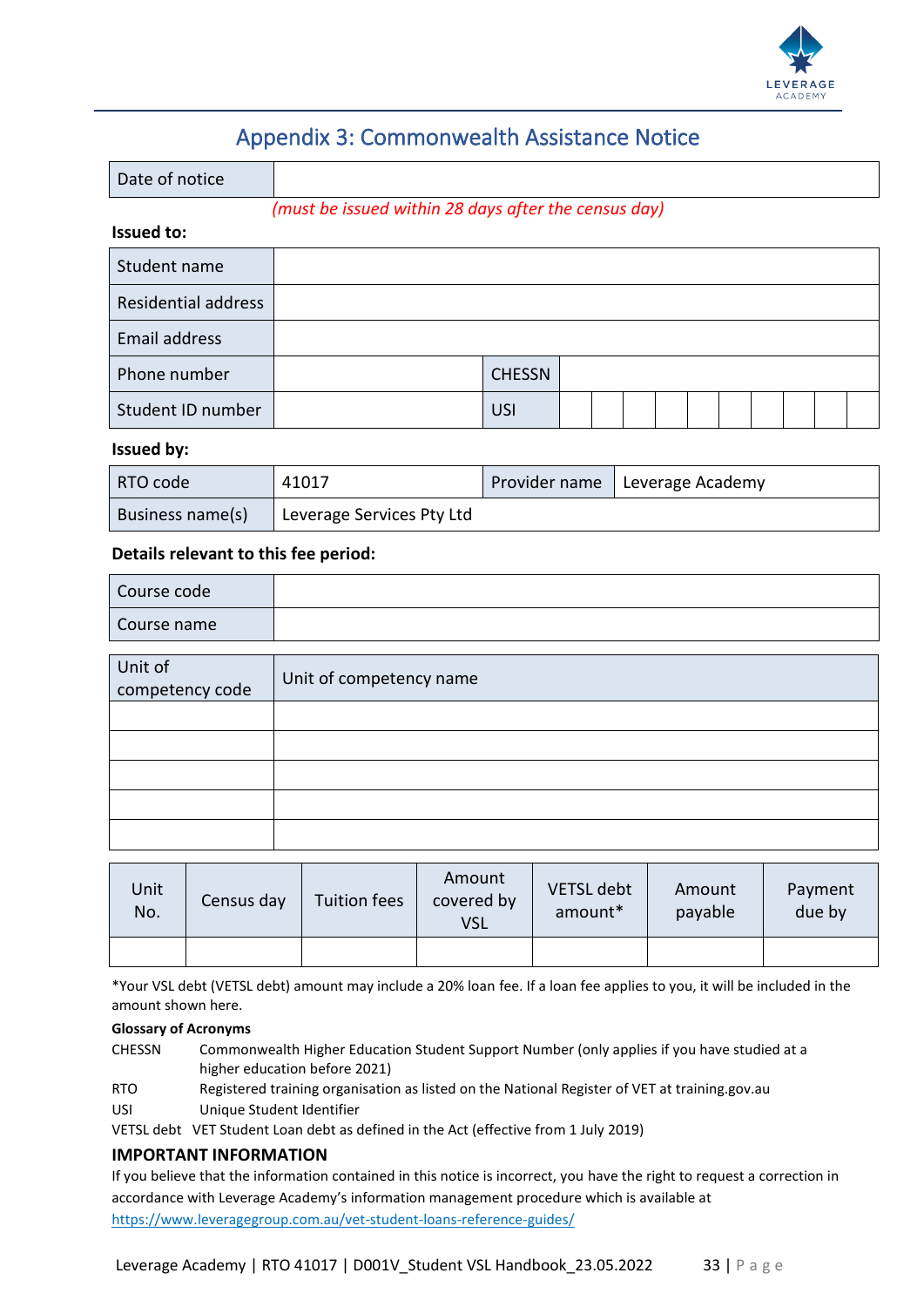

## <span id="page-33-0"></span>Appendix 4: Vet Student Loan: Application to Withdraw

As a student enrolled under the VET Student Loan Scheme, by *completing* this form, you are formally, requesting to withdraw from a course or unit of study. This document forms a part of the VET Student Loan Withdrawal Procedure, published on the Leverage Academy website: [https://www.leveragegroup.com.au/vet-student-loans](https://www.leveragegroup.com.au/vet-student-loans-reference-guides/)[reference-guides/](https://www.leveragegroup.com.au/vet-student-loans-reference-guides/)

A written reply will be emailed to you within 5 working days acknowledging your withdrawal application.

| Student<br>Name                                                 |                                                                                                                                                                                                                                                   |                                                                                        |                             |                                    |  | Date |      |  |  |  |  |
|-----------------------------------------------------------------|---------------------------------------------------------------------------------------------------------------------------------------------------------------------------------------------------------------------------------------------------|----------------------------------------------------------------------------------------|-----------------------------|------------------------------------|--|------|------|--|--|--|--|
| Email<br><b>Address</b>                                         |                                                                                                                                                                                                                                                   |                                                                                        |                             | Contact<br>Number                  |  |      |      |  |  |  |  |
| Residential<br>address                                          |                                                                                                                                                                                                                                                   |                                                                                        |                             |                                    |  |      |      |  |  |  |  |
| number                                                          | Student ID                                                                                                                                                                                                                                        |                                                                                        |                             | <b>USI</b>                         |  |      |      |  |  |  |  |
|                                                                 |                                                                                                                                                                                                                                                   | <b>Request to Withdraw from:</b>                                                       |                             | (Please tick your request/s below) |  |      |      |  |  |  |  |
|                                                                 |                                                                                                                                                                                                                                                   | CPP51119 - Diploma of Property (Agency Management)                                     |                             |                                    |  |      |      |  |  |  |  |
|                                                                 |                                                                                                                                                                                                                                                   |                                                                                        |                             |                                    |  |      |      |  |  |  |  |
|                                                                 |                                                                                                                                                                                                                                                   | Please list below the unit/s of study and units you wish to withdraw from:             |                             |                                    |  |      |      |  |  |  |  |
|                                                                 | Unit of Study                                                                                                                                                                                                                                     | Unit of Competency<br>Code                                                             |                             | Unit of competency name            |  |      |      |  |  |  |  |
|                                                                 |                                                                                                                                                                                                                                                   |                                                                                        |                             |                                    |  |      |      |  |  |  |  |
|                                                                 |                                                                                                                                                                                                                                                   |                                                                                        |                             |                                    |  |      |      |  |  |  |  |
|                                                                 |                                                                                                                                                                                                                                                   |                                                                                        |                             |                                    |  |      |      |  |  |  |  |
|                                                                 |                                                                                                                                                                                                                                                   |                                                                                        |                             |                                    |  |      |      |  |  |  |  |
|                                                                 |                                                                                                                                                                                                                                                   | Please explain below your reason/s for withdrawing from your course or unit/s of study |                             |                                    |  |      |      |  |  |  |  |
|                                                                 |                                                                                                                                                                                                                                                   |                                                                                        |                             |                                    |  |      |      |  |  |  |  |
|                                                                 |                                                                                                                                                                                                                                                   |                                                                                        |                             |                                    |  |      |      |  |  |  |  |
|                                                                 |                                                                                                                                                                                                                                                   |                                                                                        |                             |                                    |  |      |      |  |  |  |  |
|                                                                 |                                                                                                                                                                                                                                                   | <b>Student Declaration to Withdraw</b>                                                 |                             |                                    |  |      |      |  |  |  |  |
|                                                                 |                                                                                                                                                                                                                                                   | By completing, signing and submitting this form, I declare that I:                     |                             |                                    |  |      |      |  |  |  |  |
|                                                                 | Have read and understood the Leverage Academy Student Loan Withdrawal Procedure as published in the<br>'Student VSL Handbook' available via the Leverage Academy website:<br>https://www.leveragegroup.com.au/vet-student-loans-reference-guides/ |                                                                                        |                             |                                    |  |      |      |  |  |  |  |
|                                                                 | Will discontinue my enrolment in the course or unit/s of study specified in this form and that I will need to<br>re-enrol in the unit/s to complete these.                                                                                        |                                                                                        |                             |                                    |  |      |      |  |  |  |  |
| <b>Student Name</b>                                             |                                                                                                                                                                                                                                                   |                                                                                        | <b>Student Signature</b>    |                                    |  |      | Date |  |  |  |  |
|                                                                 |                                                                                                                                                                                                                                                   |                                                                                        |                             |                                    |  |      |      |  |  |  |  |
| Parent / Guardian Name<br>(Required for students under 18years) |                                                                                                                                                                                                                                                   |                                                                                        | Parent / Guardian Signature |                                    |  |      | Date |  |  |  |  |
|                                                                 |                                                                                                                                                                                                                                                   |                                                                                        |                             |                                    |  |      |      |  |  |  |  |
|                                                                 |                                                                                                                                                                                                                                                   |                                                                                        |                             |                                    |  |      |      |  |  |  |  |

Submit form to: [info@leverageacademy.edu.au](mailto:info@leverageacademy.edu.au)